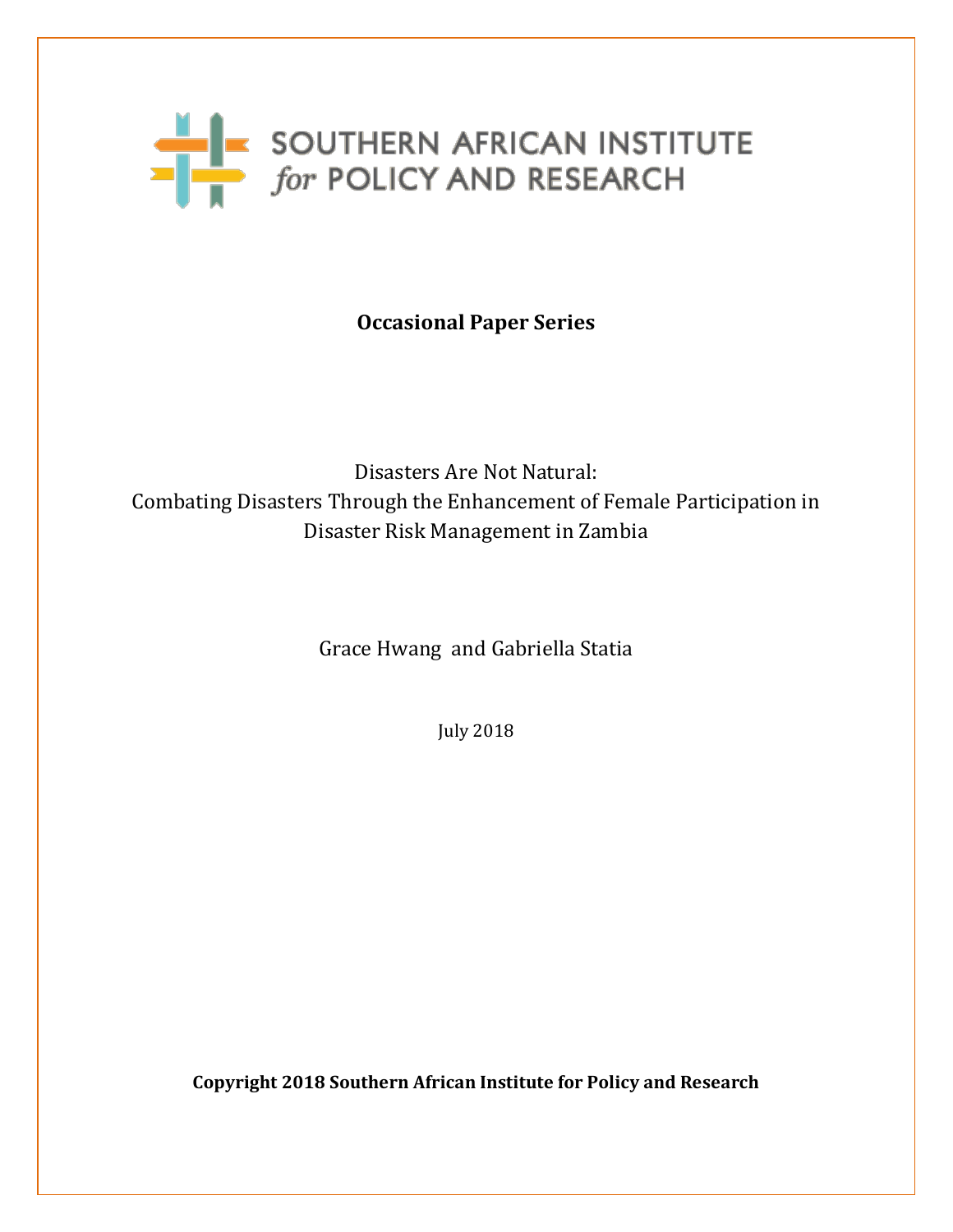### **ABSTRACT**

Women and girls are considered the most vulnerable groups during climate change related disaster events. Despite being most threatened during these situations, they are usually not included in the disaster management decision making in their communities. The purpose of this paper is to discuss the methods needed to enhance female participation in emergency and disaster preparedness, and the practical changes, services, and resources necessary for women to be at the forefront of disaster and emergency preparedness initiatives in the Zambian context. An extensive literature review and a series of interviews with NGOs, government officials, and experts in the field of disaster management and emergency response and/or gender rights work were conducted. Through an analysis of current policies and initiatives, several essentials for women-led disaster management were determined. These include (1) a full implementation of relevant policies, (2) integration of DRR into development planning and policies, (3) use of the CBDRM model for community targeted initiatives, and (4) empowerment of adolescent girls in disaster preparedness and management initiatives. Moving forward, these strategies can be employed by communityspecific disaster management agencies and NGOs that support gender-specific disaster management initiatives so that community capacity building and proactive preventative measures are sustainable.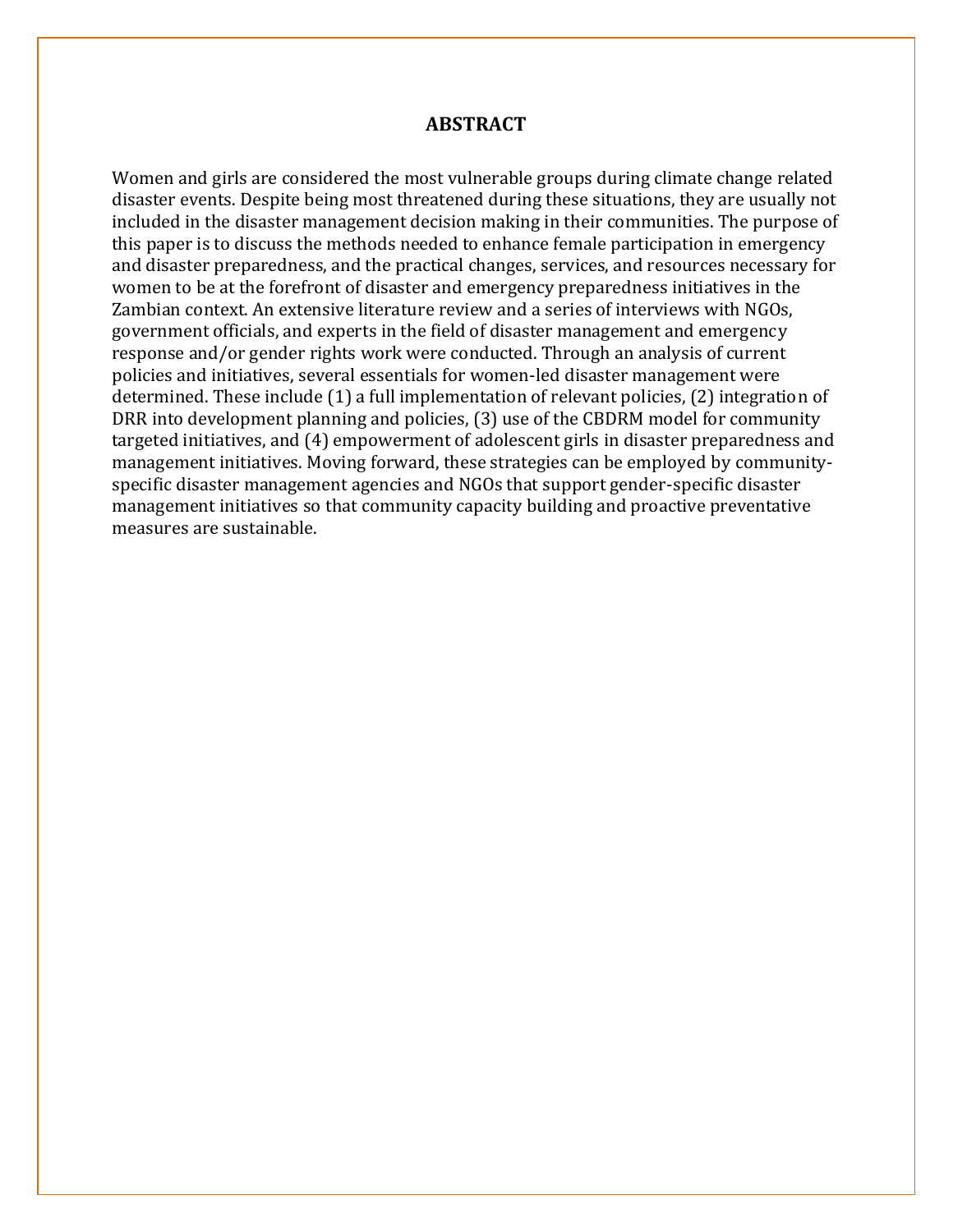### **ACRONYMS**

- ARDIS African and Asian Resilience in Disaster Insurance Scheme
- CARE Cooperative for Assistance and Relief Everywhere
- CBDRM Community Based Disaster Reduction and Management
- CBO Community Based Organisation
- DDMC District Disaster Management Committee
- DMMU Disaster Management and Mitigation Unit
- DPMM Disaster Preparedness, Mitigation and Management
- DRR Disaster Risk Reduction
- GBV Gender Based Violence
- GCF Green Climate Fund
- GDP Gross Domestic Product
- GHG Greenhouse Gases
- GIRRL Girls in Risk Reduction Leadership
- HFA Hyogo Framework for Action
- IAG Integrating Adolescent Girls
- IAG-PURRZ Integrating Adolescent Girls in Peri-urban Risk Reduction in Zambia
- LCMS Living Conditions Monitoring Survey
- NDMC National Disaster Management Council
- NDMP National Disaster Management Policy
- NDMTC National Disaster Management Technical Committee
- NGO Non-Governmental Organization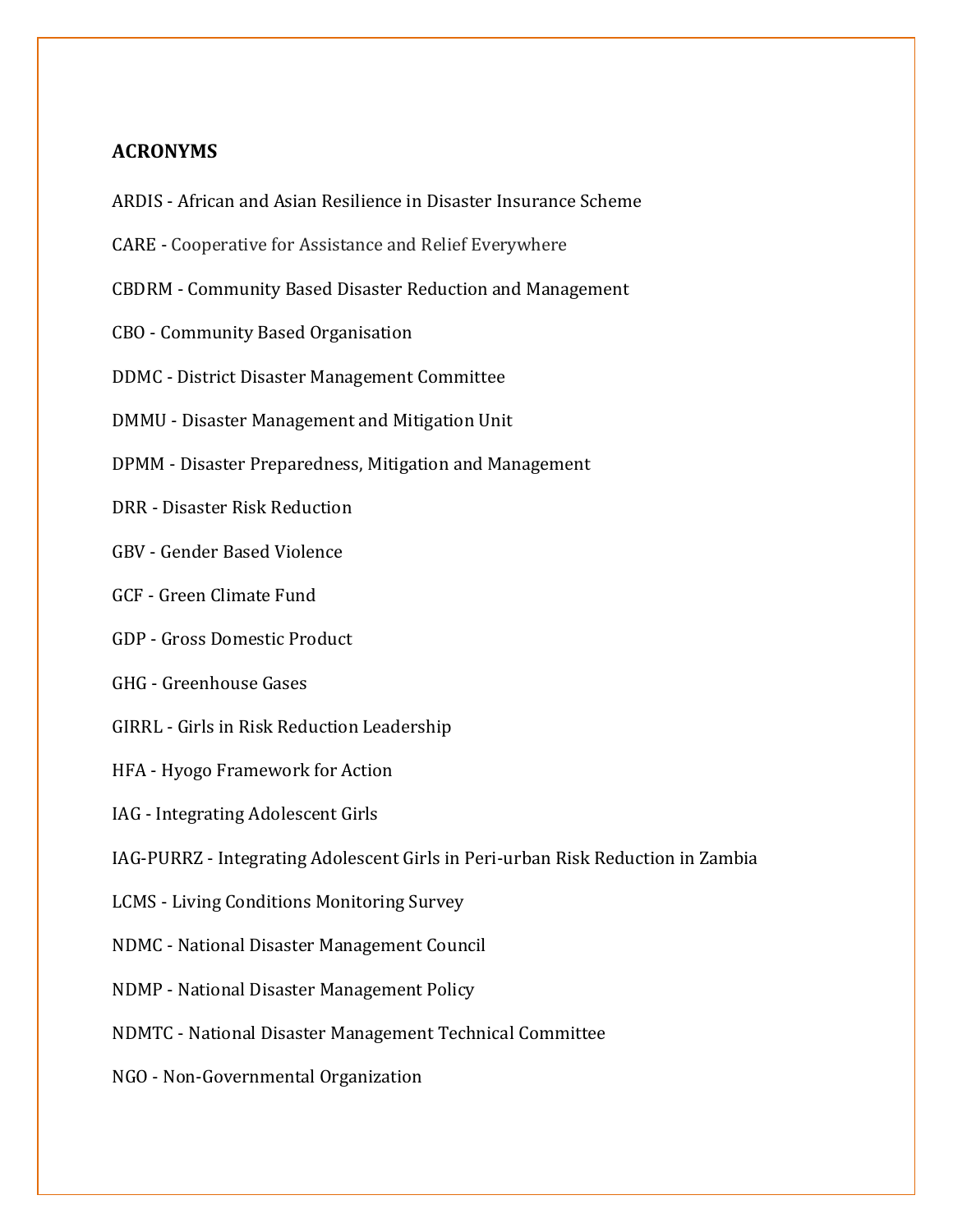NPCC - National Policy on Climate Change

PDMC - Provincial Disaster Management Committee

SDMC - Satellite Disaster Management Committees

SFDRR - Sendai Framework for Disaster Risk Reduction

UN - United Nations

UNDP - United Nations Development Programme

WQT - Water Quality Testing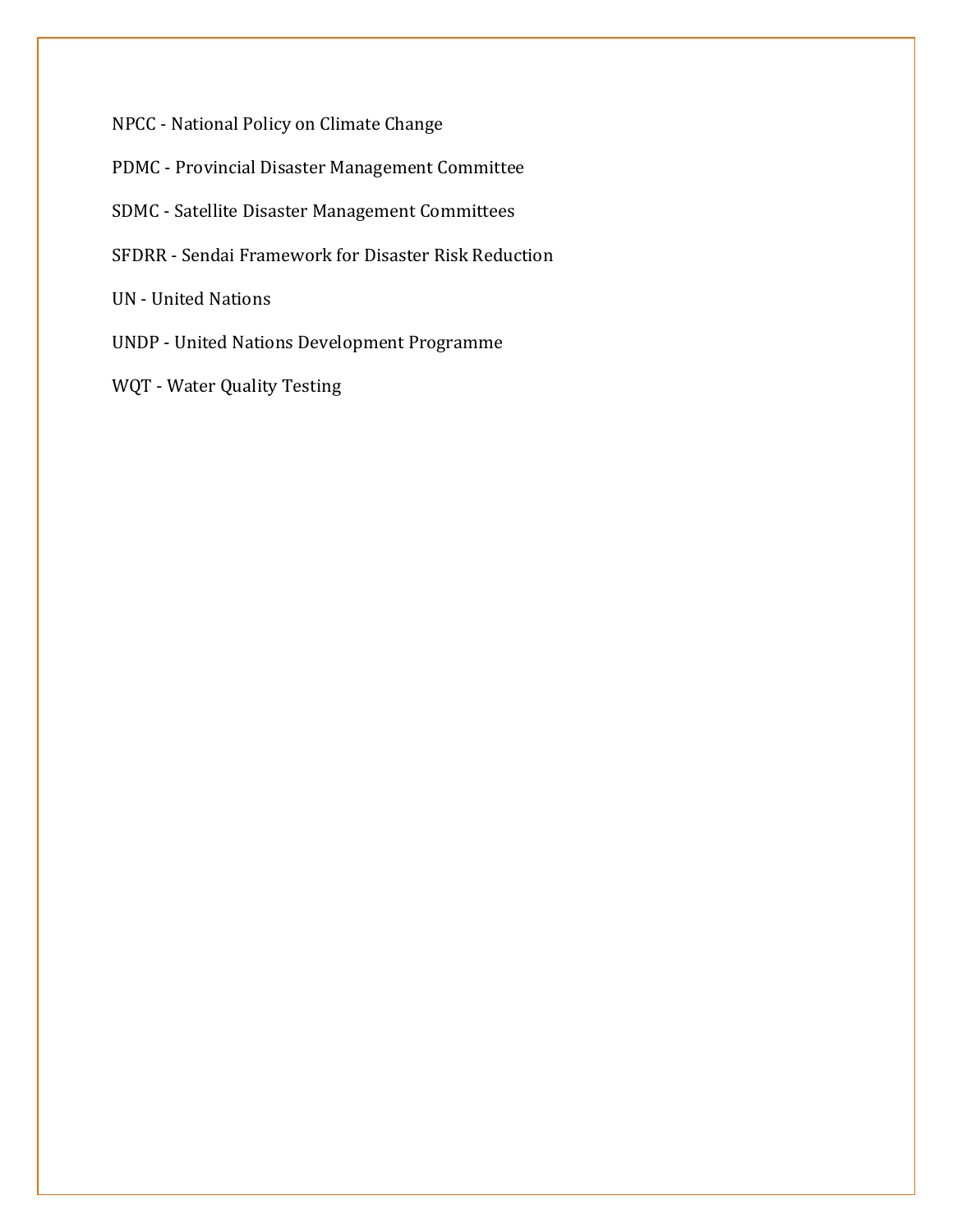### **INTRODUCTION**

During the past few decades, the southern African region has endured through the detrimental effects of climate change. Climate change has contributed to weather variability in a region that relies heavily on rain-fed agriculture for economic prosperity and livelihood support. In the absence of economic growth, the current social, political, economic and cultural issues have the potential to be further exacerbated. In Zambia specifically, disasters are often most often due to floods or droughts. When these disasters occur, infrastructure development and implementation that would lighten the severity of disaster impact is often insufficient given the context of rapid changes in weather variability and limited funding. Entire communities are affected, but often women and children, especially girls, are most impacted. These disasters contribute to decreased crop production, food insecurity, housing infrastructure breakdown, and insufficient/unsafe drinking water. These are all consequences that directly affect the caretaking activities that, given traditional gender roles, women are primarily responsible for. Girls are often subjugated to these roles soon after they begin puberty, sometimes at the expense of their education, especially when the female guardian needs increased assistance during disaster situations.

In disaster situations, it is important to empower women and girls so that communities are adequately prepared for disaster situations. Women and girls usually interact the most with both water and food sources, yet they most often have no decision making voice in matters of disaster risk management and mitigation within their households and communities. Many policies have been passed and initiatives have been implemented by both the Zambian government and non-governmental organizations (NGOs), yet those policies are not well implemented and the projects have limited sustainability. This paper will address the need for enhancement of female participation in emergency and disaster preparedness, and discuss the practical changes, services and resources necessary for gender mainstreaming to be implemented in disaster and emergency preparedness initiatives.

# **BACKGROUND**

### *Overview of Zambia*

As of 2014, Zambia's population size is about 15 million, with the majority residing in the Lusaka and Copperbelt provinces (Zambia in Figures 2014, 3). About 58% of the population resides in rural areas, and 42% resides in urban areas (Zambia in Figures 2014, 4). Nationwide, formal sector work makes up 19.7% of employment, whereas informal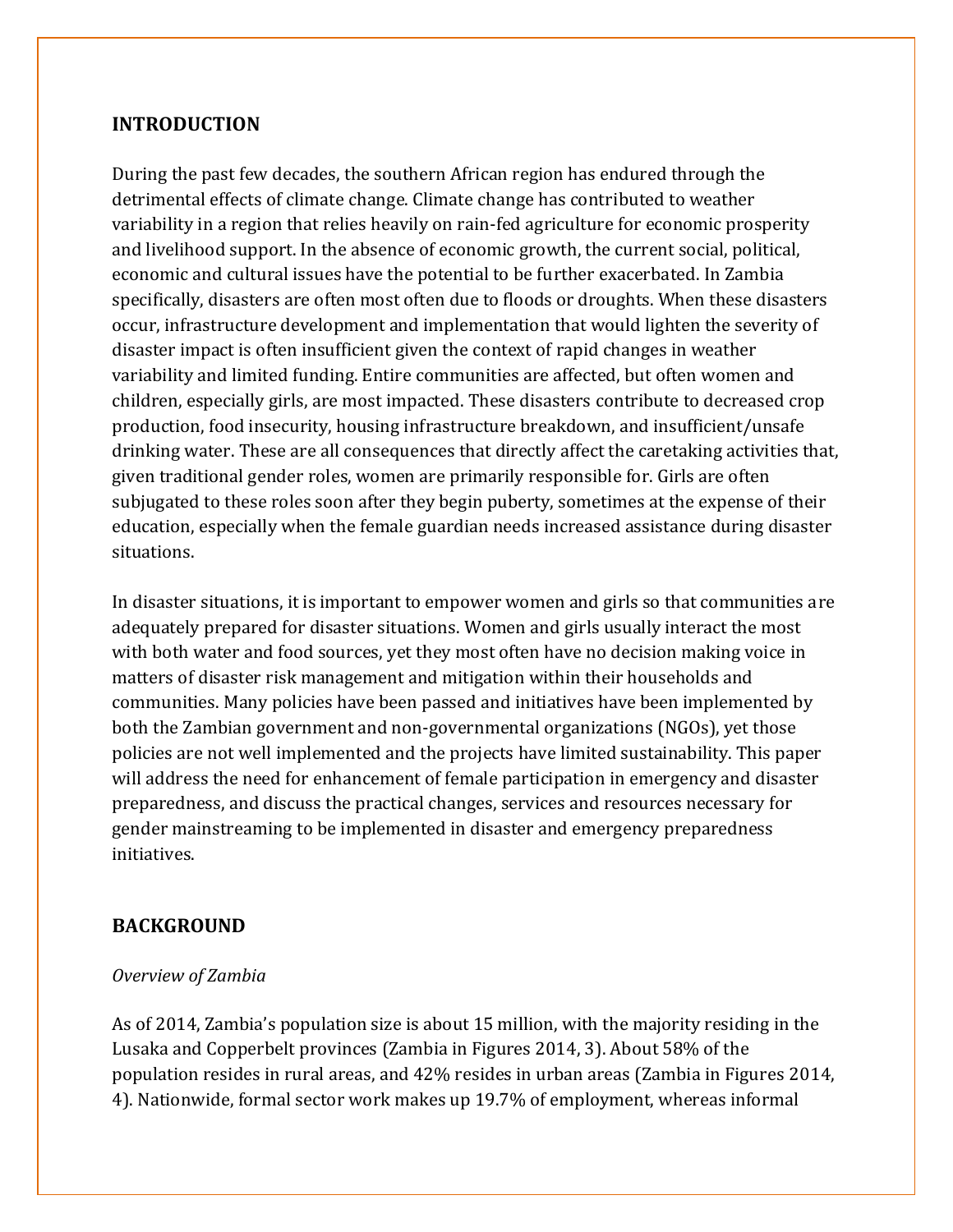work makes up the remaining 80.3%. In urban provinces, the majority of work is in the formal sector, whereas rural areas primarily rely on agriculture, which comprises 67% of the informal sector (NPCC 2016, 5). Additionally, women account for the majority of the informal sector. 87.9% of employed women are in the informal sector compared to 74.2% of men (LCMS 2015, 61).

Zambia's semi-tropical environment has three distinct seasons: cool and dry, hot and dry, and hot and wet. The economy is reliant on the climate, because the agriculture, fishing, and forestry sectors contribute to about 16 to 20% of the total GDP (NPCC, 5). Until 2012, maize was the primary crop produced until cassava production surpassed it starting in 2014. Other crops grown are soya beans, wheat, ground nuts, cotton, mixed beans, sunflower, millet, tobacco and sorghum (Zambia in Figures 2014, 19).

# *Working Definitions*

The National Disaster Management Policy of 2015 cites a disaster as "an event that is associated with the impact of a human-induced or natural hazard which causes a serious disruption in the functioning of a community or society, causing widespread human, material or environmental losses which exceed the ability of the affected community or society to cope with the hazard using its own resources" (p. iv). Hazards are potentially harmful physical elements of the environment and can be traced to human-induced or natural causes. Human-induced hazards include elements like floods, droughts, genderbased violence, and food insecurity whereas natural hazards fall within the realms of climate variability and livestock/crop diseases (NDMP 2015, iv). Although human actions can contribute to the occurrence of these events, hazards like floods, droughts, and climate variability are largely unavoidable (IFRC, 2014). Even so, these events only become disasters when the coping capacity of the community is exceeded. During exposure to hazards, the capacity, or degree to which a community can absorb or adapt to the impacts is directly associated to the severity of the disaster. When capacity is lacking, vulnerability emerges as a product of ever evolving social, cultural, economic, and political factors that determine the environment people live and experience hazards in (Phiri, 2014).

To conceptualize disaster risk, Phiri (2014) uses the following equation:

# **Disaster Risk (R) = [ Vulnerability (V) x Hazard (H) ] / Coping Capacity**

In this model, exposure to disaster risks is the product of both vulnerability and hazards, mediated by a community's coping capacity to prepare for and respond to these hazards.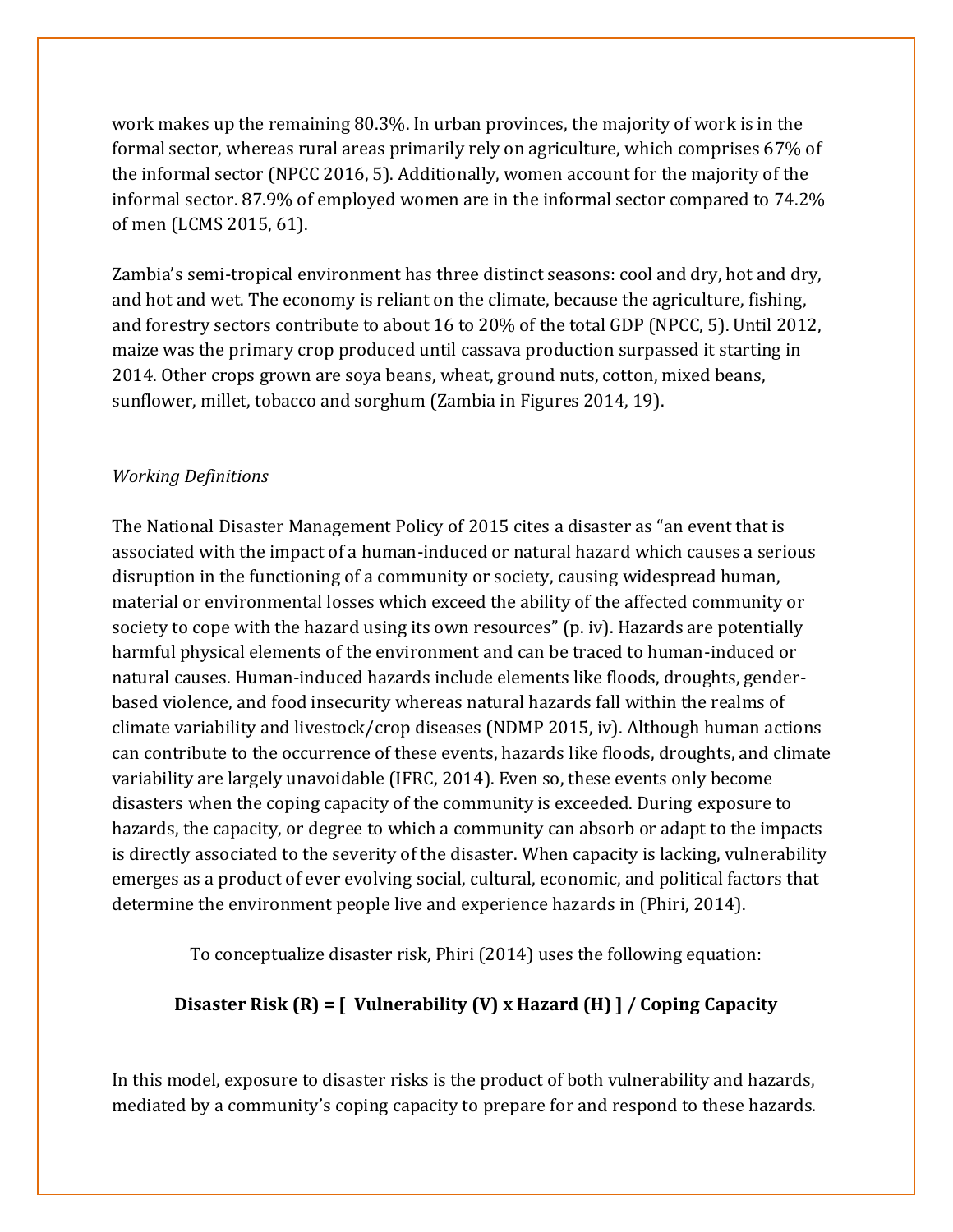Hazards always exist, but they only become a threat if vulnerability also exists. Furthermore, because coping capacity is deeply tied to the social, economic, and political resources of a community, vulnerability is also embedded in the physical/material, social, or attitudinal/motivational realms (Phiri 2014).

# *Climate Change in Zambia*

Zambians have a high dependency on weather, given that a large majority of the population relies on rain fed agriculture. Over the last four decades, there has been an increase in the frequency of extreme weather events like floods and droughts (NPCC 2016, 3). Rainy season has become shorter and rains have been more intense, primarily increasing during the months of December, January and February. Furthermore, there has been an increase in temperature during both cooler and warmer seasons. The annual temperature increased by 1.3°C between 1960 and 2003, which is approximately twice the increase in the average global temperature during the same period. Other countries in the Southern African region have observed an 0.6 to 1°C increase during the same period. The mean annual temperature is projected to increase by an additional 1.2 to 3.4°C by 2060. Although most of greenhouse gas (GHG) emissions are the result of industrialization in developed countries, some agricultural practices in Zambia contribute to the emission levels. In 2000, land use change and forestry was the largest contribution to GHG emissions at 73.7%, followed by agriculture at 18.9% (NPCC 2016, 4).

Climate change has affected the economic productivity of Zambia. A study on economic impact in 2011 estimated that the government lost about 5 million USD over a 10 to 20 year period (NPCC 2016, 4). The effect of climate change has created the potential for the following to be exacerbated: decreased agricultural productivity and its subsequent effects on poverty levels, increased risk for an energy crisis related to hydropower generation, increased costs of treating climate-related epidemics like malaria, and the loss of natural resources that provide critical services to urban, peri-urban, and rural communities (NPCC 2016, 4). Climate change has affected many sectors, including the water, agriculture, forestry, health, tourism, and energy sectors. The following outlines climate change's impact in these sectors:

● Water Sector: Zambia is home to about 40% of the Southern African region's water resources (NPCC 2016, 4). Rainfall variability decreases access to safe and clean water, which increases the prevalence of water borne disease, as well as the water collection labor burden on women and girls. This invariability can also degrade aquatic habitats and cause further disruption of ecosystems.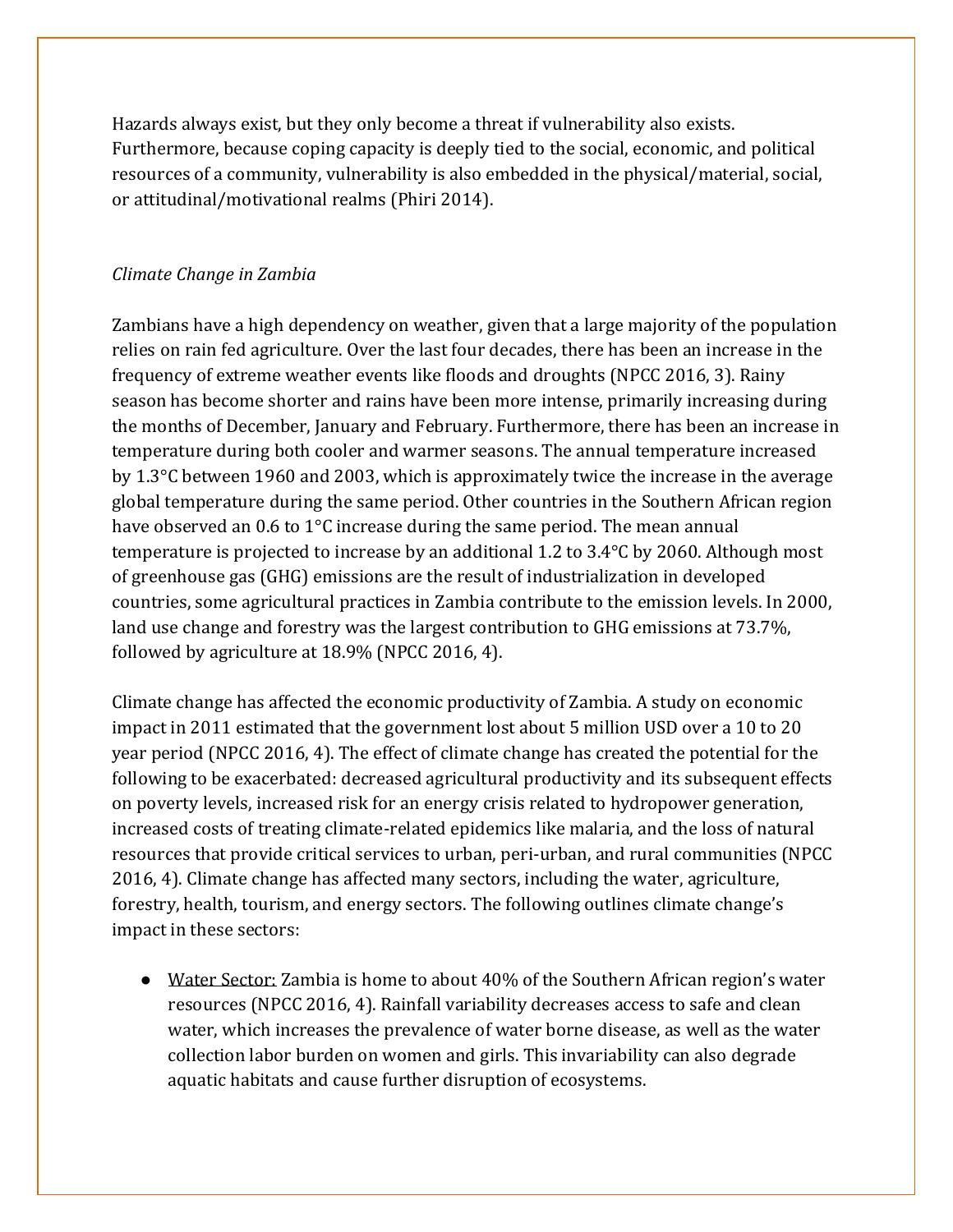- Agriculture Sector: Detrimental impacts of climate change on crops, livestock and fisheries reduces agricultural productivity, contributing to food insecurity. There is also a decrease on the control and management of pests and diseases in crops, livestock and people (NPCC 2016, 4).
- Forestry Sector: Forestry covers about 66% of Zambian land. Deforestation and climate change decrease the roles of vegetation in promoting atmospheric carbon absorption, providing watershed protection and regulating water quality and quantity, roles that are especially needed during rainy season. (NPCC 2016, 4-5).
- Tourism Sector: Tourism relies heavily on the wildlife in national parks and predictable water levels at Victoria Falls. Droughts and floods affect water levels of Victoria Falls and impacts biodiversity of wildlife (NPCC 2016, 6).
- Energy Sector: Frequent drought and flood conditions decrease fuel wood availability, creating additional collection time and labour burdens that fall on women and girls. Hydropower generation is compromised by droughts leading to load shedding. Flooding also raises safety concerns for dams where this energy is generated, threatening the infrastructure of nearby communities (NPCC 2016, 7).
- Health Sector: Rising temperatures and unpredictable precipitation patterns expand vector habitats for diseases including malaria, Zika virus, ebola, and chikungunya. Water-borne diseases such as schistosomiasis, cholera, giardia and dysentery become spread when safe water is compromised by flood waters (NPCC 2016, 7-8).

Climate change has the potential to affect everyone regardless of their associated demographic. However, lack of resources and inadequate infrastructure can contribute to the severity of climate change effects on a community. Women and children are the most vulnerable demographics due to their traditional roles and responsibilities, which often make them more reliant on forestry, crops, and water.

### *Disasters in Zambia*

As climate change leads to irregular rainfall, there has been an increase in seasonal droughts and floods. While rainfall variability occurs annually, the effects of droughts and floods often overwhelm the coping capacity of communities, creating disasters. During disasters, there are negative impacts on agricultural productivity and infrastructure, spiraling into food shortages, displacement, and water-borne disease epidemics. Since the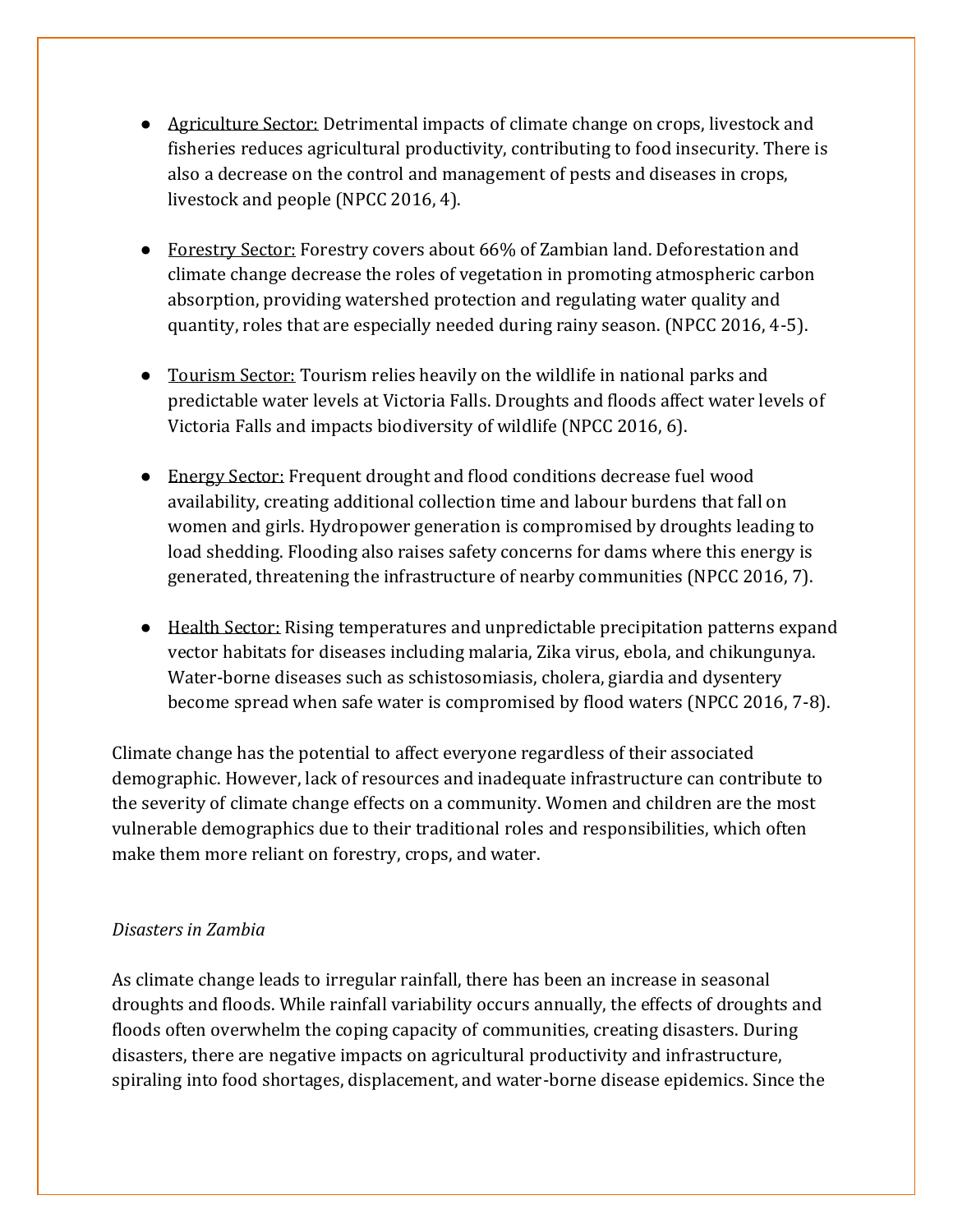early 1990s, there have a been a series of droughts and/or floods recorded annually in Zambia. The following are a few events marked as disasters:

From 2000 to 2002, abnormal rainfall patterns created alternating drought and flooding periods that led to low crop production and food shortages. With no respite, droughts in the dry season of 2002 were followed immediately by heavy rains in March 2003, displacing over 10,000 people, drowning livestock, and destroying acres of farmland (DCA Actalliance).

An unprecedented combination of early drought in October and November 2006 with intense rainfall in early 2007 led to disastrous effects on infrastructure and food security. It was estimated that a minimum of 140,000 people were affected, especially in the Northwestern, Western, Eastern, and Northern provinces. Health posts, latrines, water sources, schools, roads, and bridges were all submerged leading to water contamination, disease outbreaks, and educational disruption (UNICEF, 2007).

In 2009, the Zambezi River flooded to its highest levels since 1969. As water levels threatened crops and 5,000 houses were destroyed, the DMMU requested people to evacuate to higher lands. Shang'ombo District was isolated from the rest of the country because the road linking Zambia and Zimbabwe was damaged by floodwaters (Lusaka Times, 2009).

In January 2014, flooding in the Southern Province destroyed roads and homes, leaving 20,000 people homeless and without access to relief aid. Just one month later, heavy rains damaged roads, affected crop yields and stranded families throughout Zambia. In Chipata District of the Eastern Province, portions of the Mtenguleni-Madzimawe Road were washed away. Additional road rehabilitation plans to prevent flood damage had been requested, including the construction of drainage structures and embankments on lower areas. However, the authorization of funding was not completed when the heavy rainfall occurred. In various districts of the Copperbelt and Central Provinces, the Mwekera River, Lunsemfwa River, and Mkushi River flooded. The lack of drainage structures made roads impassable and cut families off from schools and other facilities (Jacobs, 2016).

Drought conditions in the 2015/2016 season led to lower harvests of maize, wheat and sugarcane, leading to rising prices of Zambia's staple foods. Maize production fell from 3.3 million tons in the previous year to 2.6 million tons, which increased mealie meal prices from 5 USD to 12 USD per 25 kg bag (Kaunda, 2016). Low water levels in the Kafue River limited irrigation ability. The drought also affected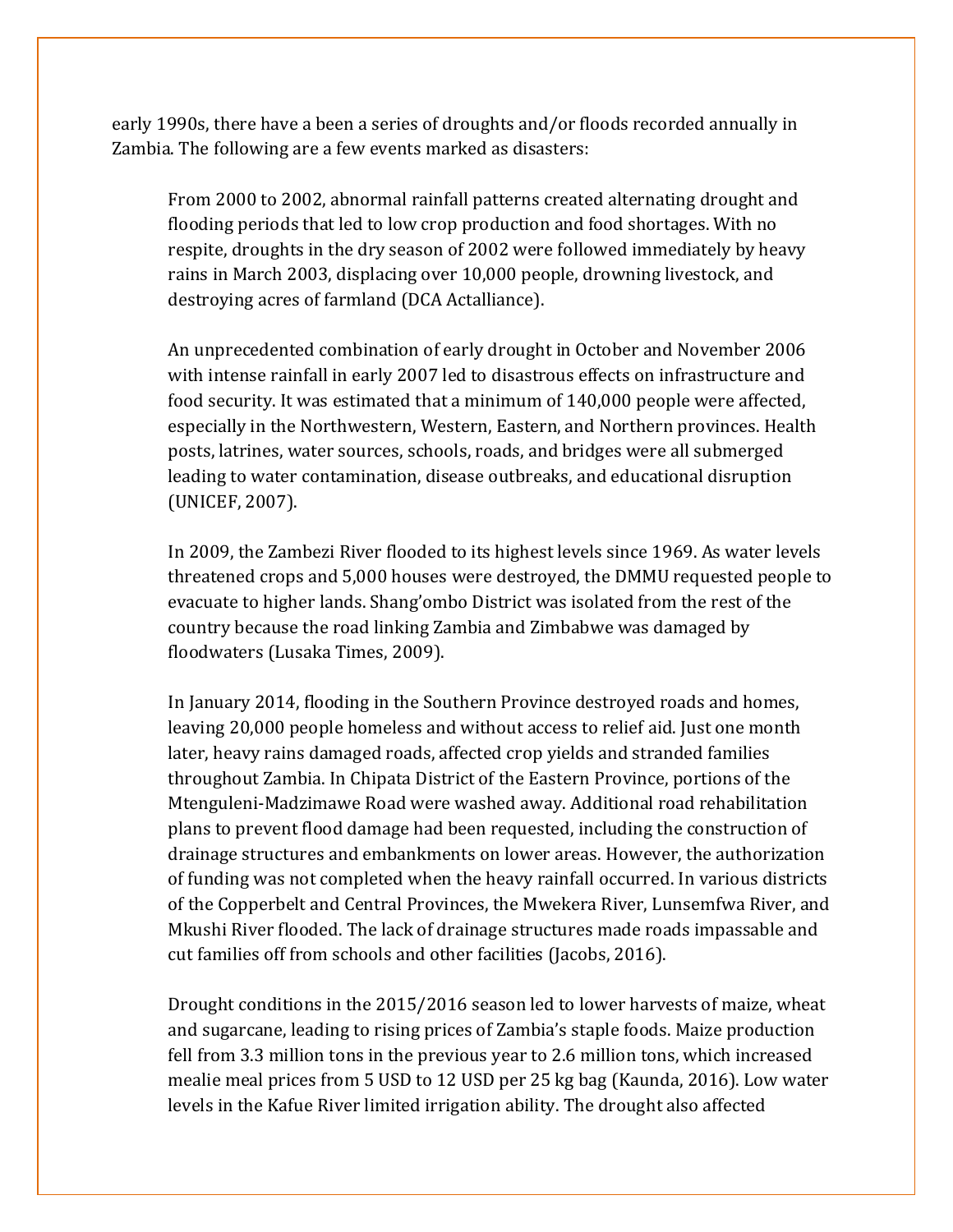hydropower generation and subsequent load-shedding adversely affected industry productivity and household activities (Lusaka Times, 2016).

Most recently, a drought in early 2018 occurred during a critical period of maize growth leaving crops withered in the Central and Southern regions. Shortly after, heavy downpour caused flash-floods in the same region, submerging already diminished crops and sweeping away houses and roads (Daily Nation, 2018).

As stated previously, disaster events have the potential to affect the livelihoods of communities as a whole. Although communities face these disasters together, the vulnerabilities of women and children are frequently the most exacerbated. Despite this, they often do not have access to aid that they need.

### *Social Vulnerability of Women and Girls in Disaster Situations*

Climate change has the potential to affect everyone regardless of their associated sector or demographic. However, because disasters are deeply embedded in social, cultural, economic and political contexts of vulnerability and capacity, everyone is affected in different ways. Women and children are often most vulnerable, due in part to their traditional roles and responsibilities. These responsibilities include traveling to the nearest water source to fetch water back to their homes, which can be a number of kilometers away. This water is then used for drinking and bathing, as well as for their various everyday chores, like laundry, dishwashing, and food preparation. During droughts, wells often dry up requiring women and children to travel further to another water source. Additionally, temporary water sources like shallow wells are sometimes sources of unsafe drinking water. When women face increased responsibilities for water collection, particularly during disasters, they often require their daughters to assist them, taking them out of school and hindering their educational attainment.

Studies indicate that girls have high attendance in primary school and that those attendance rates continually drop through secondary school and university. Amongst both girls and boys, there is a larger percent attendance in urban areas than rural areas: 90% primary school attendance and 80% secondary school attendance in urban areas compared to 79% and 73% in rural areas, respectively. In rural settings, where communities are most directly affected by climate change, there are higher rates of attendance for girls in primary school than boys, but in secondary school, there are lower rates of attendance for girls compared to boys: 77% of boys compared to 81% of girls attend primary school and 75% of boys compared to 70% of girls attend secondary school (LCMS 2015, 28). Girls often assume their traditional gender roles once they begin puberty. The stress and burden of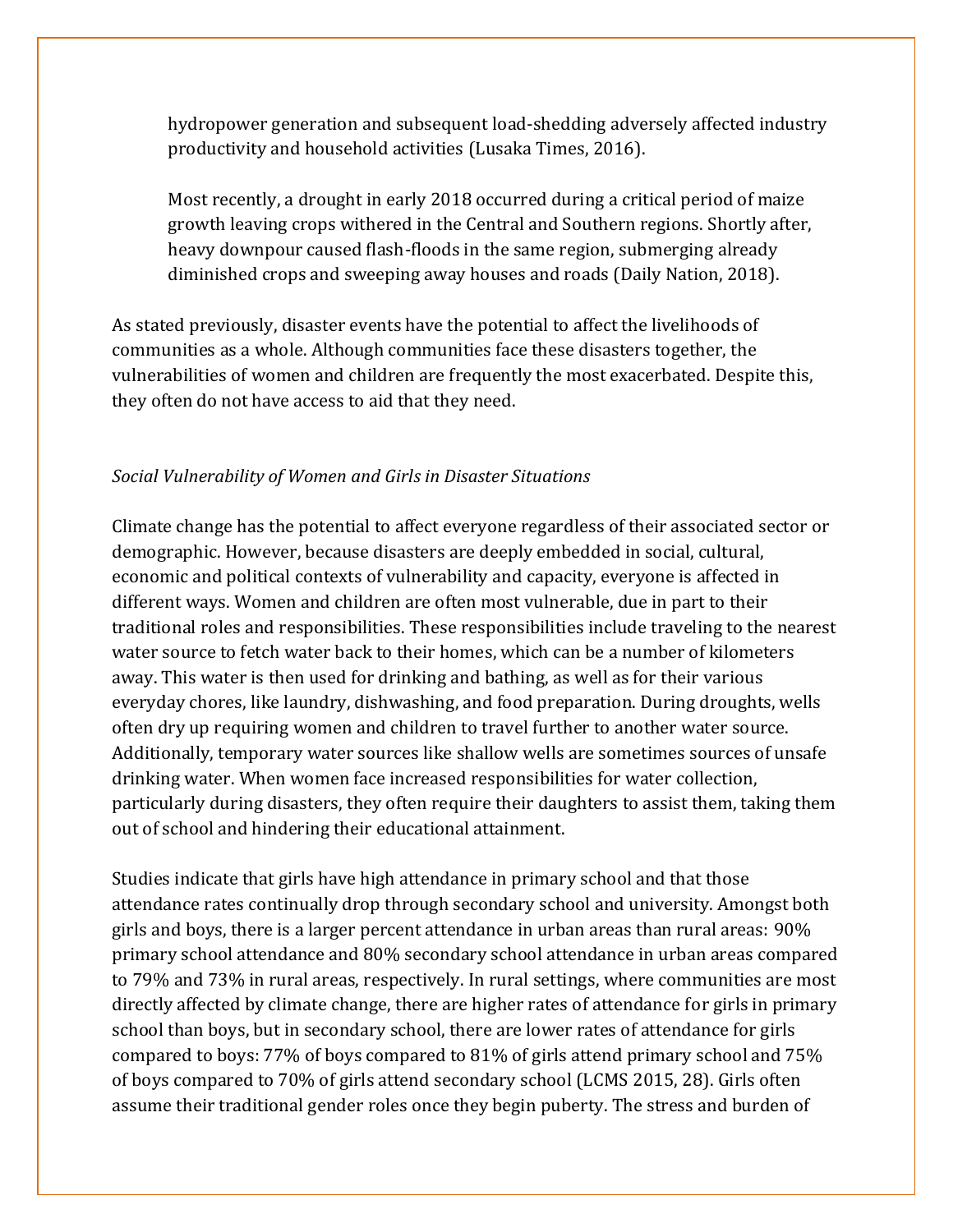balancing both school and housework responsibilities often can hinder good school attendance and performance for girls.<sup>1</sup> Additionally, factors such as child marriage, teen pregnancy, stigma surrounding menstruation and lack of sanitation pads and facilities at school can contribute to high rates of school dropouts among girls.

The traditional roles of women have existed for centuries within communities. Patriarchal governance is often ingrained in the political, economic, social, and cultural practices and ideologies of many communities. Women are frequently burdened with caretaking responsibilities of their husbands, children, elders in the community. This can leave women without support for themselves. In patriarchal societies, women are not given many rights and sometimes are not aware of the rights they do have. They are often not given the opportunity to be involved in decision making even if it directly involves them, are treated as objects or property, and are subject to physical and emotional abuse. In disaster situations like floods and drought, the everyday social hazards they cope with can spiral into even more severe circumstances, especially if the community lacks in infrastructure and capacity to prepare for and withstand the disaster. In these situations, women are often responsible for cleaning up the disaster's aftermath and care for those affected on top of their existing responsibilities--threatening livelihoods of women in particular.

### *Policies*

Community members are most informed on the problems they face, the potential solutions, and the resources needed in order to solve these problems. There have been many policies enacted in an attempt to empower communities to govern themselves as well as lift the burden of disasters on communities:

- The Decentralization Policy (2002): The policy's aim is to give more power to local governments in order to encourage more civil participation and is an effort "...[t]owards empowering the people" (Decent. Pol 2002). When passed, it was projected to be fully implemented within 10 years. Under the policy, traditional rulers are expected to set up and govern their subjects in line with their traditional and customary laws.
- The National Policy on Climate Change (2016): This policy's aim is to "..establish a coordinated national response to climate change." Up until its establishment, climate change reform efforts were more fragmented, making them unsustainable (NPCC, 9). Its overall objective is to "provide a framework for coordinating climate

1 UNDP Gender Programme Coordinator. *Personal communication.* 28 June, 2018.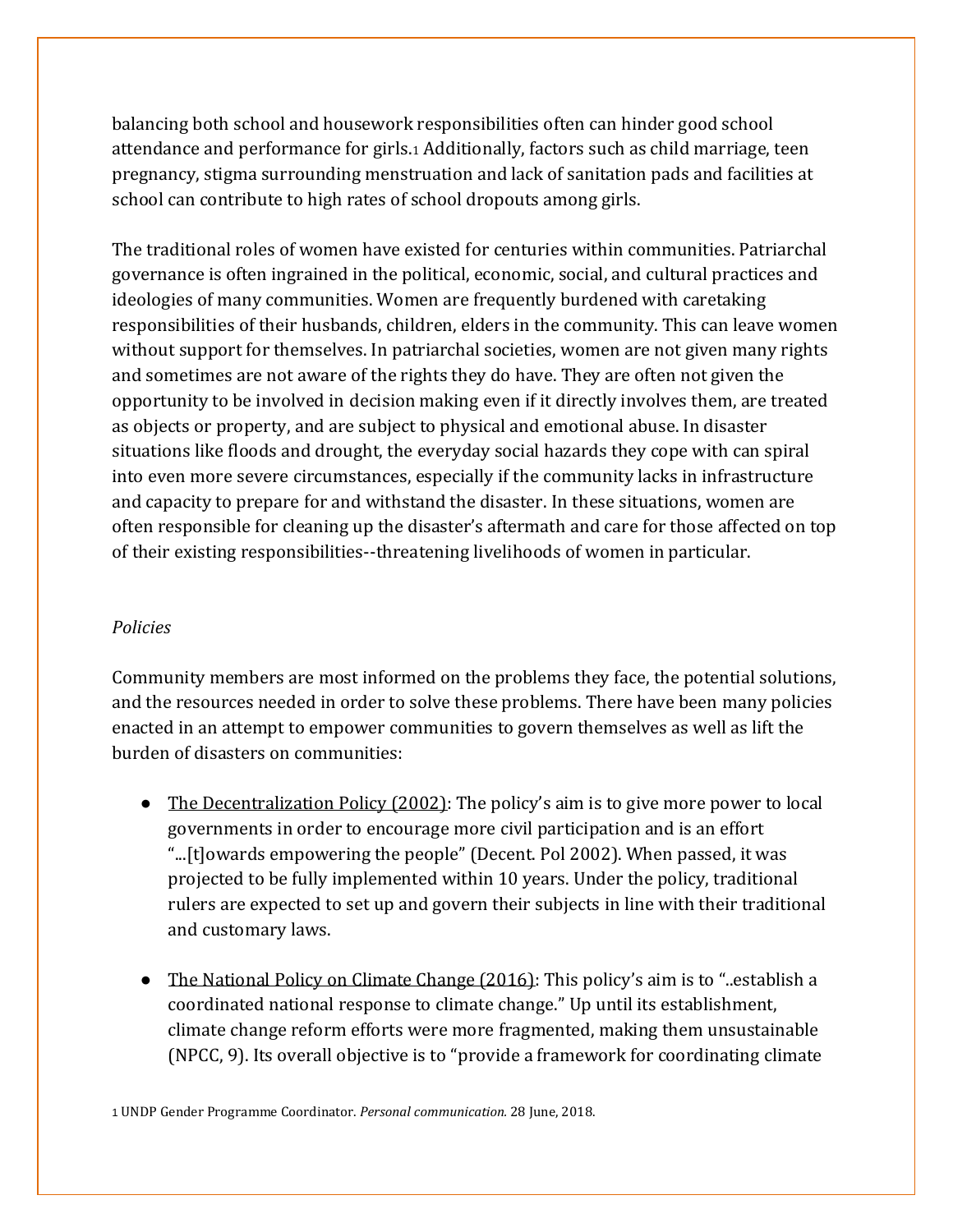change programmes in order to ensure climate resilient and low carbon development pathways for sustainable development" (NPCC, 11). The policy also outlines several acts that support its aim and objective, which are listed below:

- *National Heritage Conservation Commission Act (1989):* Provides for heritage conservation and management;
- *Agriculture (Fertilizer and Feed) Act (1994)*: Provides for the regulation and control of manufacture, processing, importation and sale of agriculture fertilizers;
- *Lands Act (1996):* Provides for the management and administration of land;
- *Road Traffic Act (2002):* Provides for road safety and transport management;
- *Energy Regulations Act (2003):* Regulates energy use and efficiency, among other Acts;
- *Public Finance Act (2004):* Provides for the control and management of Public Finances;
- *Agriculture Lands Act (2006):* Provides for sustainable agricultural practices, development, investment and management;
- *Zambia Development Agency Act (2006):* Provides for the trade, investment and industrial development in Zambia;
- *Disaster Management Act (2010):* Provides for disaster preparedness and responses;
- *Environmental Management Act (2011):* Provides for the management of environment and natural resources;
- *Fisheries Act (2011):* Provides for sustainable fisheries and aquatic environmental development and management;
- *Water Resources Management Act (2011):* Provides for water regulation and management;
- *Mines and Minerals Act (2015):* Provides for mineral and mines development;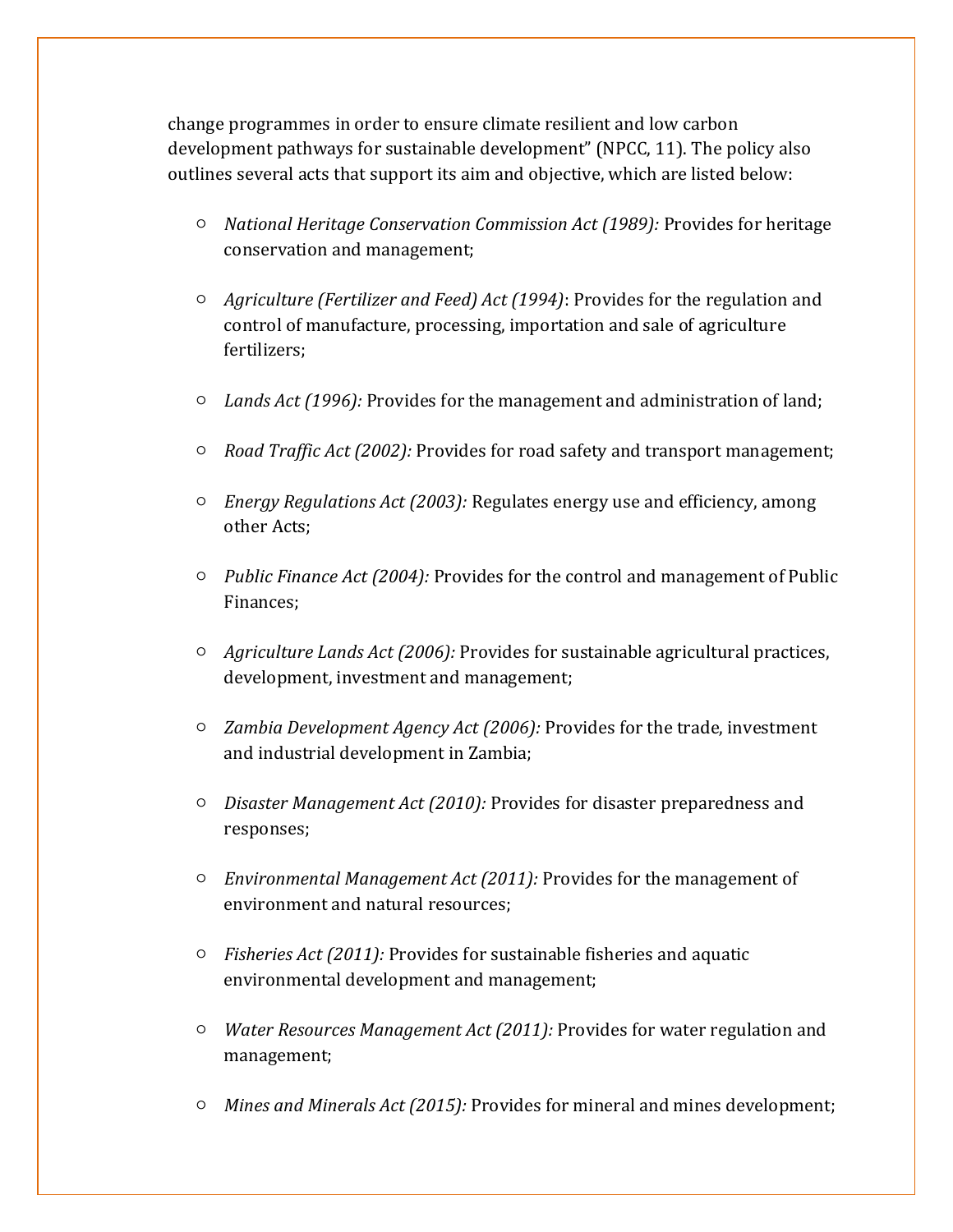- *Urban and Regional Planning Act (2015):* Provides for all land planning;
- *Forest Act (2015):* Provides for the conservation and protection of forestry; and
- *Zambia Wildlife Act (2015):* Provides for the management of wildlife and conservation (NPCC, 26).
- The National Disaster Management Policy (2010-2015): This policy provided for the establishment of National Disaster Management Regime, which is vested in the Office of the Vice President. It is composed of various government offices and facilities at different levels of jurisdiction. Under the act, the role of Disaster Management and Mitigation Unit (DMMU) was clarified as a government department responsible for the coordination of all disaster-related activities. The act also defined the role of the several subcommunities for disaster management, which are the Provincial Disaster Management Committee (PDMC), District Disaster Management Committee (DDMC), and several Satellite Disaster Management Committees (SDMC). These committees operate as subcommittees of their respective Development Coordinating Committees and oversee disaster management activities within their respective jurisdictions.
- The National Disaster Management Policy (2015-2020): The aim of this policy is to "develop, coordinate and monitor disaster risk management programs in order to minimize loss of life, damage to property and the environment" (NDMP 2015, 9). The policy reaffirms the roles and responsibilities of the Disaster Management and Mitigation Unit (DMMU) as well as the hierarchy of disaster management. Today, the DMMU is responsible for building capacity for response by: conducting simulation exercises, pre-test assessment tools and information management systems, mobilizing resources during the aftermath, conducting search & rescue trainings, enhancing needs/impact assessments, and paying special attention to gender and other special needs in rebuilding livelihoods and other disaster management options. Like the previous policy, it outlines several councils and sub-committees that are responsible for implementing initiatives on the provincial, district, and satellite levels. In addition, the DMMU partners with NGOs and the UN in disaster management, which aid disaster management on a local level.
- Customary laws: About 94% of the land in Zambia is governed by customary law (*Rainbow Newspaper,* 2018)**.** Although these laws are not necessarily formally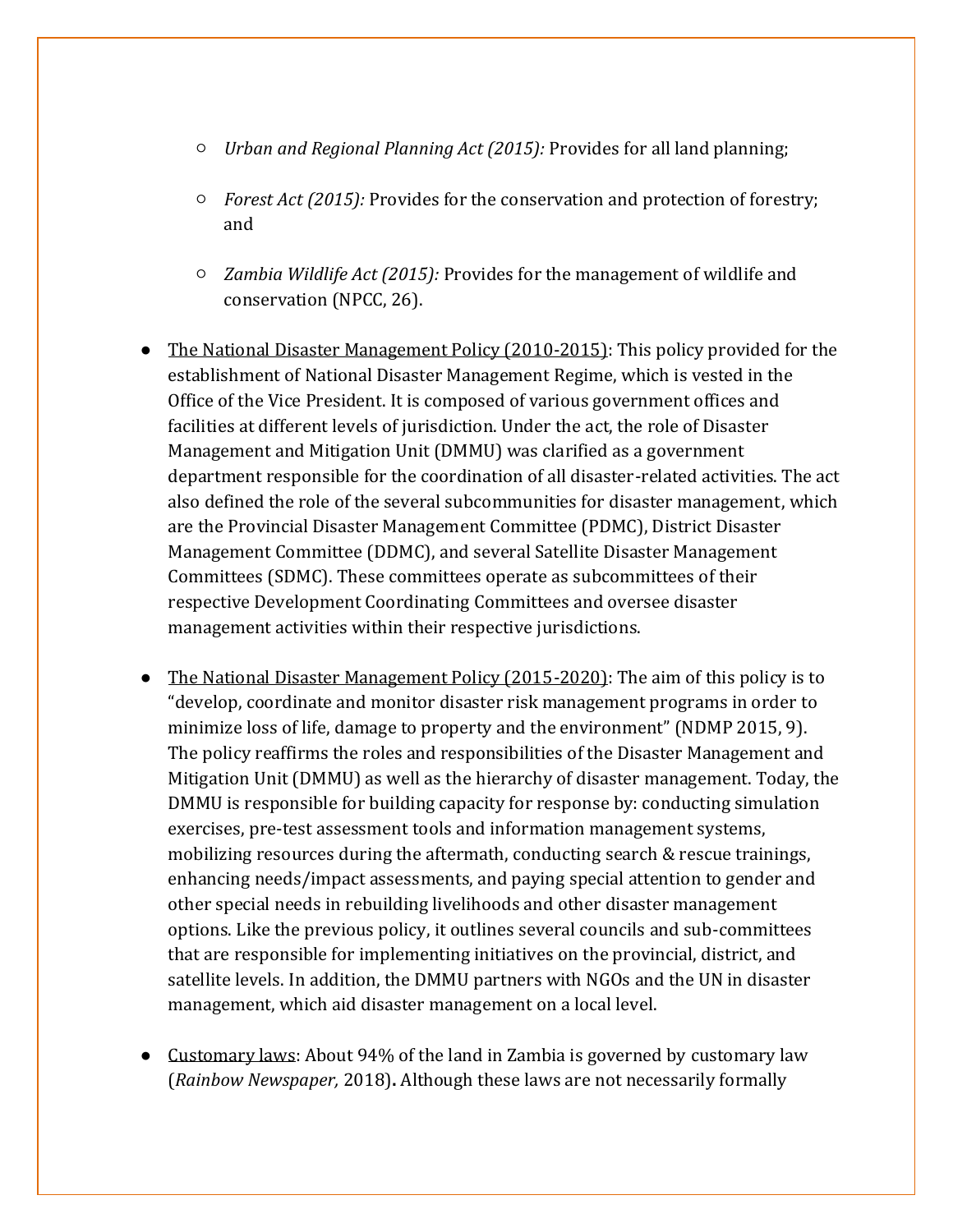written, it is important to respect them in policy making and implementation because these laws have been governing many communities for centuries.

### *Existing Disaster Risk Reduction Work*

The following are national responses to disaster risk reduction:

In 2010, the National Disaster Management Policy was passed, re-establishing the role of the DMMU and its coordinating disaster management agencies. Under the act, the role of the DMMU was clarified as a government department responsible for the coordination of all disaster-related activities. In addition, the National Disaster Management Council (NDMC) of ministers chaired by the Vice President, and the National Disaster Management Technical Committee (NDMTC) of permanent secretaries were established. The NDMC serves as the supreme policy-making body for nation-wide disaster management. With further membership from relevant line ministries and other partnering organizations, the NDMTC and its subcommittees support the NDMC through supervision of the DMMU and control of Trust Fund disbursements. At more local levels, the PDMC, DDMC and SDMC operate as subcommittees of their respective Development Coordinating Committees and oversee disaster management activities within their respective jurisdictions. The SDMC is composed of community members, requiring membership from a representative of traditional authority, at least three local persons trained in DPMM based on local hazards, a representative of any community based organisation (CBO), one woman and one man from the local community, one youth, a prominent business person or farmer, and a local representative of a NGO involved in disaster management or relief work in the local community.

In 2014, Zambia nominated the National Development Planning Department as its National Designated Authority to the Green Climate Fund (GCF). Since then, several projects have been put forward including: (1) sustainable and climate-smart agriculture initiatives focused on improving the livelihood resilience of rural smallholder farmers and (2) private sector investment in renewable energy to reduce reliance on hydropower that are easily affected by poor rainfall (GCF, 2018).

Furthermore, in 2018, GCF approved an additional 32 million USD of climate finance to the 125 million USD co-financed by United Nations Development Programme (UNDP). Capacity building and climate-smart agriculture initiatives for farmers facing new climate change risks will be coordinated by the Ministry of Agriculture. The UNDP will also lead the development of more integrated technical services through collaborations with the Meteorological Department to improve disaster preparedness. Additionally, GCF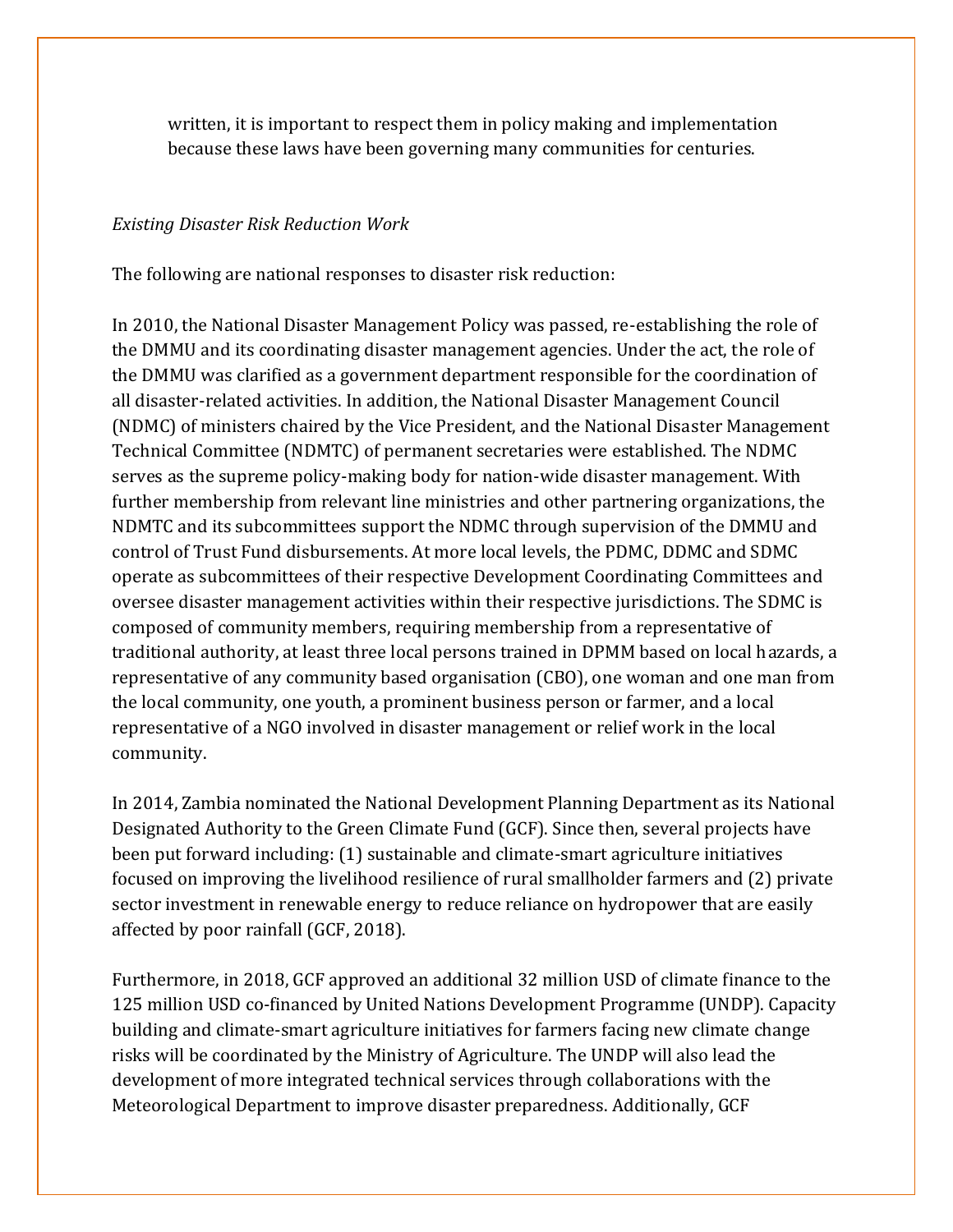announced plans to designate special climate-resilience efforts for female-headed households and rural businesses (NewsDesk, 2018).

In January 2018, the African and Asian Resilience in Disaster Insurance Scheme (ARDIS) was launched to cover droughts in Zambia, Kenya, Malawi, Mali, and Cambodia. Led by VisionFund International, the insurance scheme provides an injection of debt and insurance funding if the soil moisture drops below a certain threshold during growing season. The debt and funding is entered into VisionFund's microfinance programs. Additionally, farmers will be provided with loans to help them recover after a disaster. Farmers who are clients of VisionFund, 80% of whom are women, are eligible to enter the insurance program (Whiting, 2018).

A drought in 2018 occurred during a critical period of maize growth. In response, GCF approved an additional 32 million USD to the 125 million USD already raised by UN agencies to decrease poverty among affected farmers. Part of the initiative will provide Zambian farmers with insurance that offers automatic payouts when either rainfall or temperature thresholds are reached and crops are seen as dead or damaged. Additionally, the new grant aims to help provide better early warning and weather information to Zambian farmers (Whiting, 2018).

In addition to national responses, there have been number of NGOs that have implemented initiatives aimed at empowering women and girls through capacity building in DRR and emergency response. Implemented in 2012, the Girls in Risk Reduction Leadership (GIRRL) program was a capacity development pilot initiative that worked to involve adolescent girls in community disaster risk management. Using schools as an entry point, a small group of twenty girls were identified by administrators and recruited by GIRRL to attend two sessions per week for four months. During these sessions, girls self-identified specific topics within a few flexibly predetermined themes to discuss with social workers and knowledgeable community members who acted as facilitators. The girls were tasked with identifying problems in the community from their perspective, bridging a gap in information about gender-sensitive hazards. Furthermore, the girls designed an action plan to address the main threats they identified and organized a community event to share the work they completed.

The methodology used in GIRRL was later adapted to other contexts through a partnership with CARE International. The Integrating Adolescent Girls (IAG) project was regionally piloted in four southern African countries: Zambia, Lesotho, Malawi, and Zimbabwe. Implemented as a one year pilot from 2012 to 2013, CARE oversaw the Integrating Adolescent Girls in Peri-Urban Risk Reduction in Zambia (IAG-PURRZ) project based in the Kanyama settlement of Lusaka. Built off of previous CARE projects for resilience, IAG-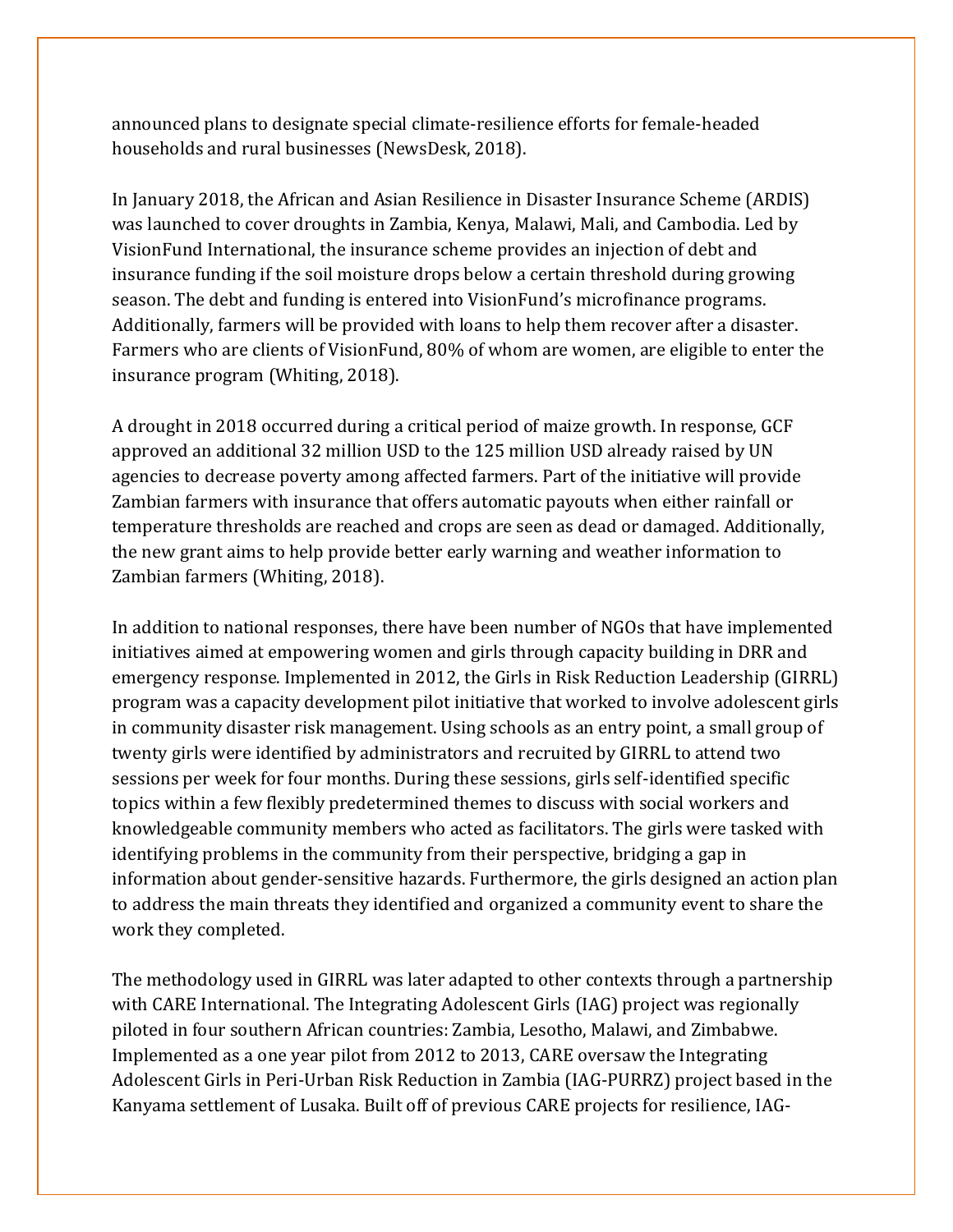PURRZ worked to provide training in Community Risk Analysis; Risk Information Systems; Disaster Preparedness, Mitigation, and Management (DPMM); Disaster Risk Reduction Planning and Mainstreaming; and Early Warning Systems to community members. Using Trainer of Trainers (ToT) workshops, Mulungushi University prepared community members to facilitate three day-long DRR training sessions for three hundred children in theory and practical work. First aid and fire management training were also provided by partnering organizations. Both adolescent boys and girls participated in the identification of general and gender sensitive disaster risks, as well as the exploration of their community capacity to conduct DRR activities. To increase engagement, a smaller cohort of students were recruited to the DRR Committee and a planning meeting half comprised of adolescents was held to submit a season DRR plan to the District Disaster Management Committee (DMMC). Furthermore, a group of participants were trained in water quality testing (WQT) by the University of Zambia Environmental Engineering Laboratory. A portable lab was donated by CARE to the Kanyama Water Trust to allow the newly trained adolescents and DRR committee to evaluate drinking water for biological and chemical pollutants. Finally, a community advocacy event planned by participating adolescents was held to urge for further support for adolescent girls and DRR activities (UNISDR, 2015).

In summary, several promising responses have been addressed in national policies and other initiatives have been implemented by NGOs and other organisations at the regional and national levels.

# **METHODOLOGY**

A series of semi-structured interviews were conducted in order to gather the information needed to guide a broad intervention for women-led disaster preparedness. These interviews involved discussions about gender rights work and/or DPMM. The following lists the persons that were interviewed about their work: representatives from the UNDP in both Gender Programming and Environmental Programming, CARE International, a professor who is an expert in DPMM at Mulungushi University, a Doctor of Philosophy at the African Unit for Transdisciplinary Health Research, Principal Research and Planning Officer of DMMU, Executive Director of Women for Change, and members of the Disaster Management and Response Preparedness Unit of the Zambia Red Cross Society. The interviews with stakeholders entailed discussion about their current perspectives on topics of interest, relevant past projects implemented by their organizations and the lessons learned and best practices from their experience in program implementation. Through a collective analysis of their respective projects, themes were identified to inform the future design of sustainable and comprehensive women-led disaster management initiatives.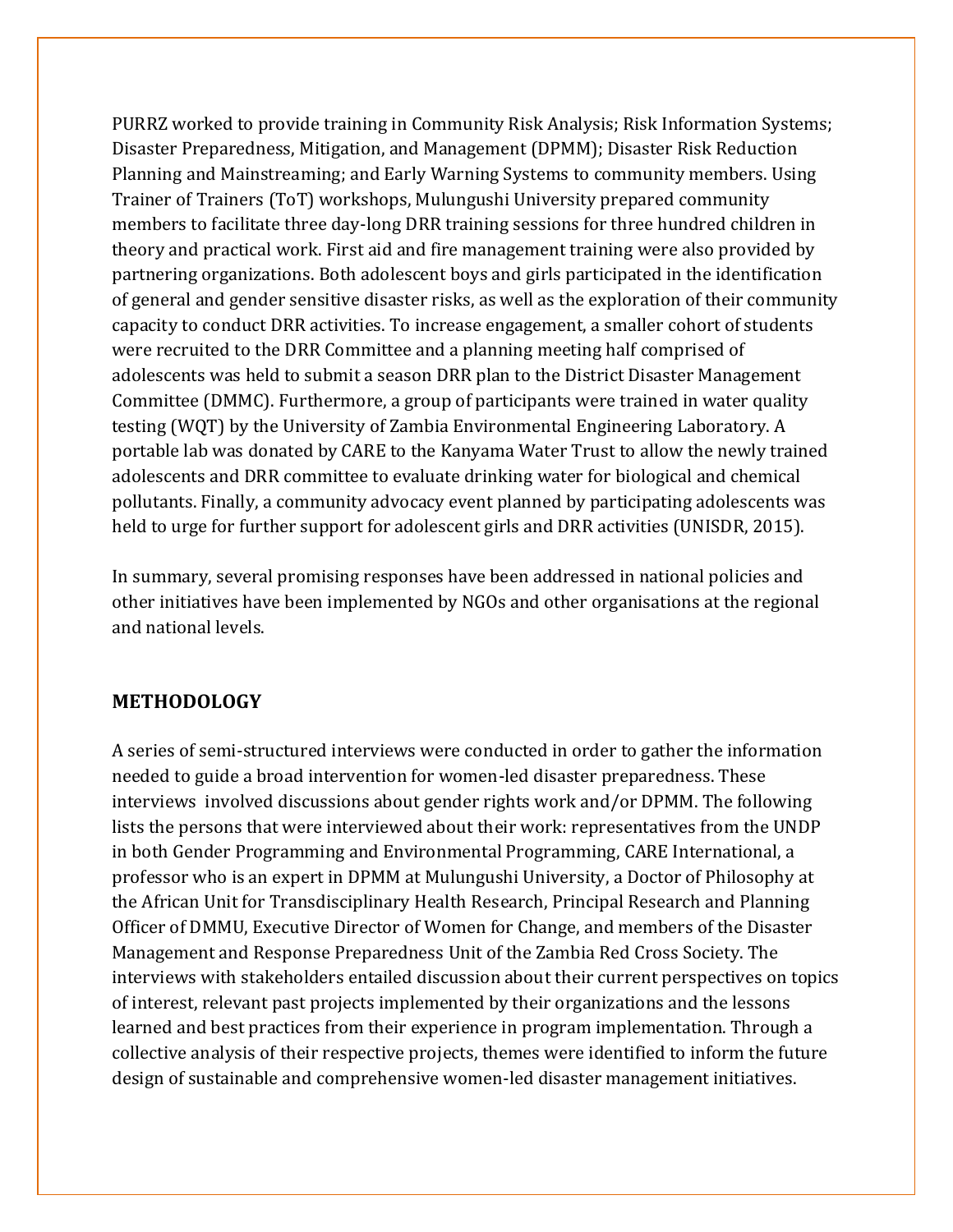### *Rationale*

The stakeholders interviewed were identified based on their investment in gender and/or DPMM, as well as their expertise and experience in the fields of disaster management and emergency preparedness, specifically related to livelihood resilience and women or girl-led initiatives in Zambia. The stakeholders provided information about disasters in Zambia, as well as clarification of the political, economic, social and cultural backdrop in which women and girls experience disaster effects. They also contributed further details about their past, current and future initiatives and goals, sharing the context of their success and limitations. Many of the organizations interviewed are internationally based and have country specific offices in Zambia. The self-defined roles of interviewees included supporting the local government and NGOs, identifying gaps in governance and policy implementation, and spearheading pilot programs to target specific gaps in knowledge. Based on their experience and expertise, four themes were identified as essential inputs for increased and enhanced female participation in disaster risk reduction initiatives.

# **FINDINGS & DISCUSSION**

The following outlines four themes that emerged during research and stakeholder interviews as important considerations for the enhancement of female participation in disaster management and emergency response activities in Zambia. In order to effectively implement women-led disaster disaster management and emergency response, it was suggested that the intervention should: (1) effectively implement existing and new national policies that are congruent with local customary law to empower communities; (2) integrate disaster risk reduction into community specific development planning; (3) encourage community-led initiatives in which the communities are the forefront of intervention planning and; (4) foster female empowerment through adolescent girl led initiatives.

### *Policy Implementation for Community Empowerment*

As outlined above, several policies have been passed with the goal of empowering the Zambian people through capacity strengthening and climate change initiatives that aim to prevent and mitigate the severity of disaster effects on communities. These policies range from a broad sense of empowerment provided through the Decentralization Act (2002) to a more specific empowerment related to climate change management and disaster preparedness provided through the National Policy on Climate Change (2016), the National Disaster Management Policy (2015-2020), and the several supporting acts associated with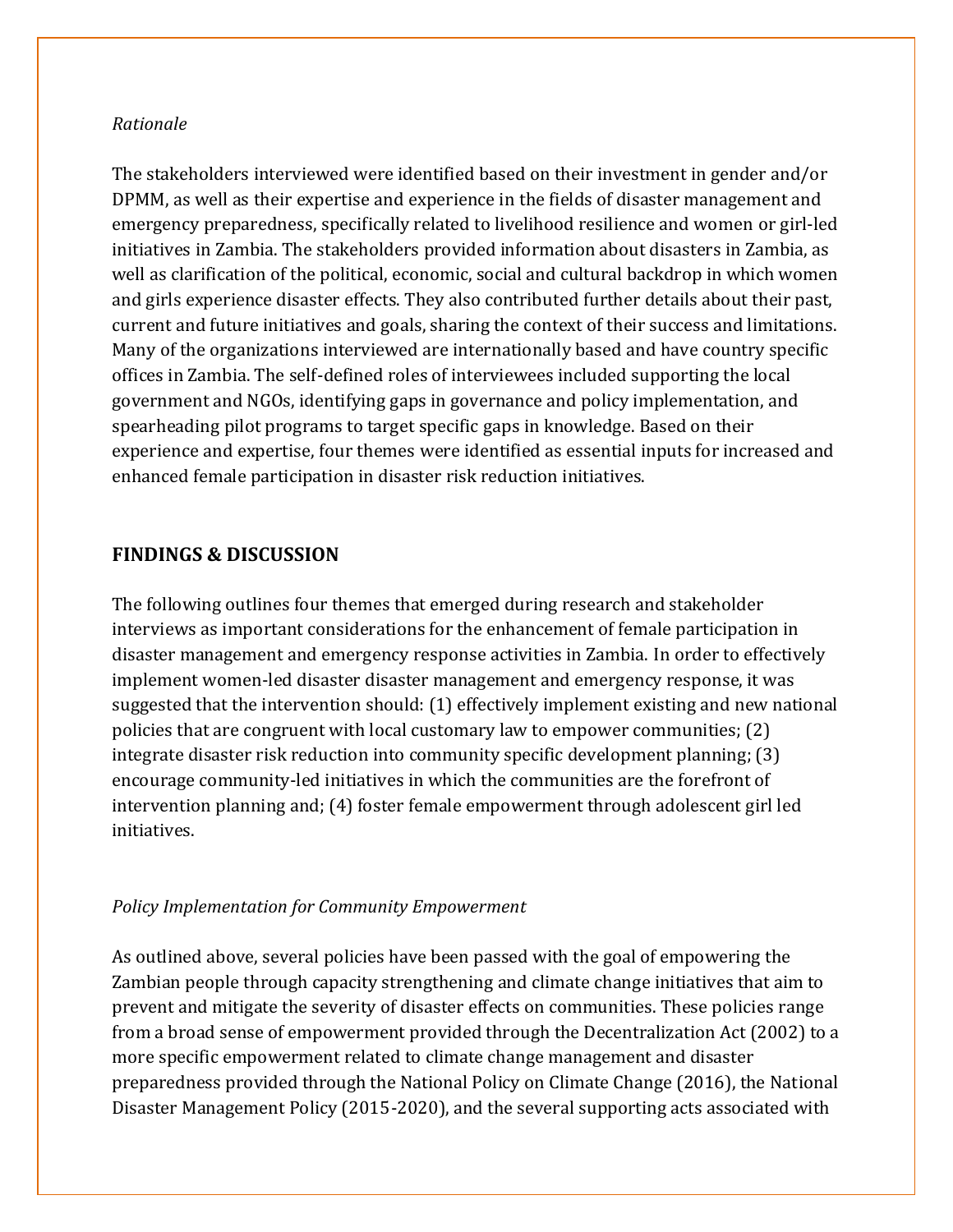these policies. Despite these policies being technically in effect, there has been a lag in implementation.

It was suggested that a lag in implementation of legal frameworks has prevented the actualization of strengthened community infrastructure and capacity that would prevent disaster aftermaths from becoming limiting and devastating burdens. As one stakeholder stated, "implementation is the problem, we have the right policies".<sup>2</sup> Often times the government has worked to pass policies to address issues that it is aware of and that empower communities. However, the more local, provincial- or district-level agencies that are responsible for the direct implementation and enforcement of these policies often lack the capacity to oversee the actualization of these policies in their constituencies. This is due, in part, to the lack of practical implementation of decentralisation. These agencies are sometimes overburdened by the number of policies that need implementation and they can lack the physical resources and personnel to fully implement all of these policies simultaneously.<sup>3</sup> Although the responsibility for policy enforcement has been technically decentralised, the power in resources and funding has not been practically decentralised. This may create a lag time in implementation or insufficiently enforced implementation of some policies, especially if the agency selects only some aspects of the policy to implement. The more time that passes without the intended implementation of a policy, the greater the potential there is for the buildup of issues within the communities that could have been addressed with more immediate implementation. In short, long lags in implementations of policies can counteract preventative measures written into policies, resulting in a vicious cycle of poor implementation of policies and accumulation of emergent problems. As these problems build up, they may bleed into tangential sector that may not have been directly related before.

Furthermore, lack of practical enforcement of policies at more local levels translates to a lack of community knowledge and self-enforcement of these policies. In this respect, "Good laws [don't] mean people are actually safe, people need to be aware of the laws".<sup>4</sup> Enacted laws have not had any ground impact, unless local agencies are adequately capacitated to implement and enforce this policy. The continuous revision of policies will not resolve issues on the ground if these policies do not reach the local level and are not applicable to the local setting.

### *Integration of Disaster Risk Reduction and Development Planning*

2 Professor of Disaster Management at Mulungushi University, Zambia. *Personal communication.* 7 July, 2018. 3 Members of Women and Gender Programming at CARE International Zambia. *Personal communication.* 27 June, 2018.

4 UNDP Gender Programme Coordinator. *Personal communication.* 28 June, 2018.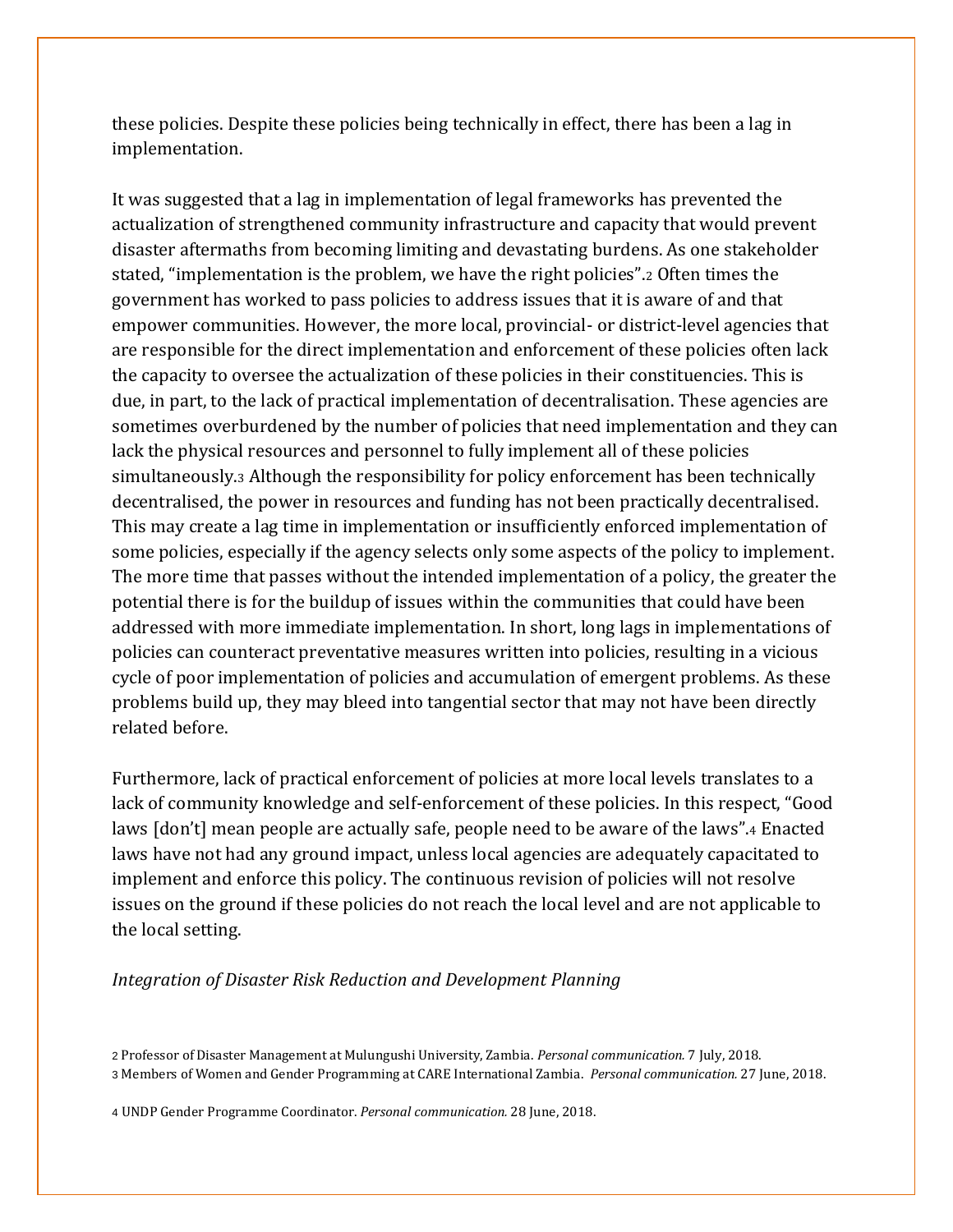As discussed in the disaster risk model, hazards become disasters when the capacity of a community is insufficient to mediate its vulnerability to these events. Knowing that hazards exist even in everyday settings, the two factors in the disaster risk equation that can be manipulated are vulnerability and coping capacity. Both of these variables are embedded in social, economic, and political processes, which link disaster risk reduction efforts to larger development planning schemes. Failures and inadequacies in development planning can contribute to an environment where communities face hazards they do not have the resources and capacity to adapt to during both everyday and more severe situations.<sup>5</sup>

Integration of disaster risk reduction efforts and development planning has the potential to strengthen community capacity to navigate everyday exposure to hazards, as well as more extensive exposure to severe hazards. Several stakeholders emphasised that this integration should occur during all stages of the disaster management cycle: pre-disaster, during disaster, and post-disaster.<sup>6</sup> This mentality is aligned with the fourth priority of the Sendai Framework which calls for enhanced disaster preparedness and a commitment to "Build Back Better" during recovery, rehabilitation and reconstruction (Sendai Framework, 2015).

During the pre-disaster stage, thoughtfully planned development projects can strengthen community capacity by utilising local knowledge and technical experts together to identify areas of vulnerability (Phiri, 2014).<sup>7</sup> Targeted initiatives that strengthen institutions, increase access to information and services, and establish collective action have aided in the empowerment of the community to realise their own resources and the human rights that grant them access to services that can increase their capacity.<sup>8</sup> These benefits contribute to disaster prevention since the everyday mitigation of hazard exposures could prevent routine exposure to a seasonal hazard like irregular rainfall from becoming a unmanageable flood that spirals into food insecurity and disease epidemics. Furthermore, with the full realisation of their human rights and capacities, women are strong contributors to overall development. Empowered women have more access to resources that can mitigate their every day vulnerabilities to hazards like GBV and to better cope with their increased exposure to these hazards during disaster settings.

In the cases that disasters do occur, emergency response measures that were integrated appropriately within development plans streamlined efficiency. For example, safe water access is an everyday development project that has required additional support during disasters, especially if floodwaters contaminate wells. As a dual contribution to

<sup>5</sup> Professor of Disaster Management at Mulungushi University, Zambia. *Personal communication.* 7 July, 2018.

<sup>6</sup> Principal Research and Planning Officer of the DMMU. *Personal communication.* 7 July, 2018.

<sup>7</sup> Principal Research and Planning Officer of the DMMU. *Personal communication.* 7 July, 2018.

<sup>8</sup> Executive Director of Women for Change. *Personal communication.*10 July, 2018.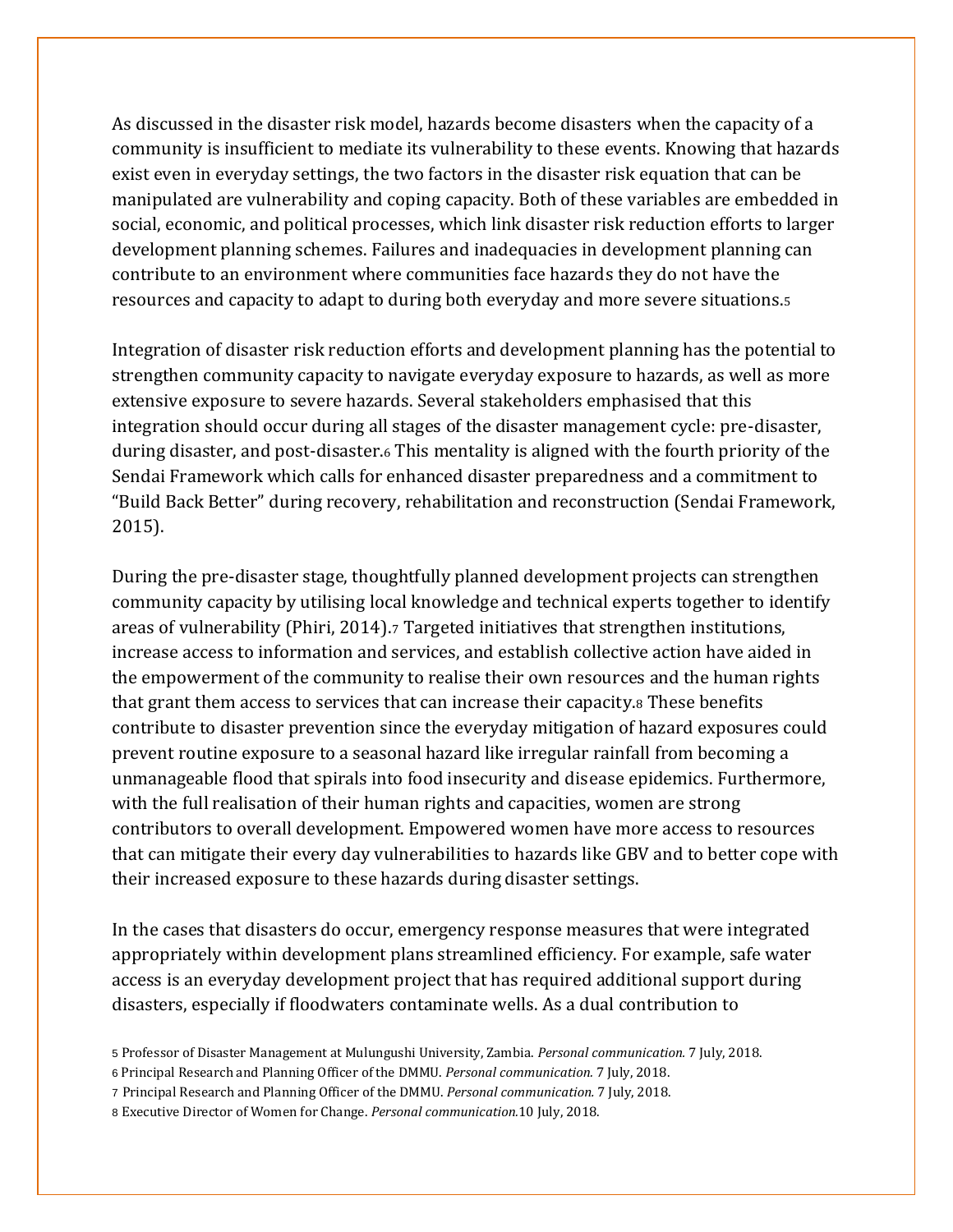development planning and DRR, the IAGPURRZ project trained a small cohort of adolescent girls in Water Quality Testing. During floods, these adolescent girls were able to test their water sources for biological and chemical contaminants and inform their community. Improved knowledge of safe drinking water reduced the spread of water-borne diseases. The capacitation of adolescent girls during this project created an opportunity for them to contribute to development and DRR initiatives, empowering them with information and knowledge to participate in everyday mitigation of their community's exposure to unsafe drinking water and emergency response to water contamination during floods.<sup>9</sup>

Post-disaster, the integration of development planning is critical to rebuild community resources and capacities to not only better prevent and respond to disasters, but to also make progress on development goals. In alignment with the Sendai Framework, the DMMU has a commitment to "Build Back Better" (Sendai Framework, 2015).<sup>10</sup> For example, in 2014, portions of the Mtenguleni-Madzimawe Road were washed away by floods. Funding for road rehabilitation plans had not been approved at the time of the flooding which contributed to the severity of the damage. In the reconstruction of the road, the plans provided for the construction of drainage structures and embankments in lower areas to prevent future flood damage (Jacobs, 2016).

Several stakeholders have indicated that integration of DRR into development planning has benefits throughout the disaster management cycle. Integration and implementation of DRR into annual development programming would reduce vulnerability to hazards that consistently exist. This integration may mitigate frequent and unmanageable disaster scenarios as the community would be better equipped to adapt to various hazards, preventing ordinary exposure to hazards from snowballing into severe disasters.

### *Community-Led Initiatives*

Community-led initiatives are shown to be an effective method when addressing disaster and emergency preparedness and management. As outlined in Phiri 2014, the theoretical framework of Community Based Disaster Risk Management (CBDRM) is meant to: (1) empower communities with understanding of conceptual framework of DRR, so as build community capacity in understanding the DRR process holistically; (2) identify and develop profile of disaster risks and hazard in the eyes of the community; and (3) involve community in DRR interventions, which specifically participatory approaches in planning & implementation of DRR activities. Coordinating the national legal framework to the

9 Members of Women and Gender Programming at CARE International Zambia. *Personal communication.* 27 June, 2018. 10Principal Research and Planning Officer of the DMMU. *Personal communication.* 7 July, 2018.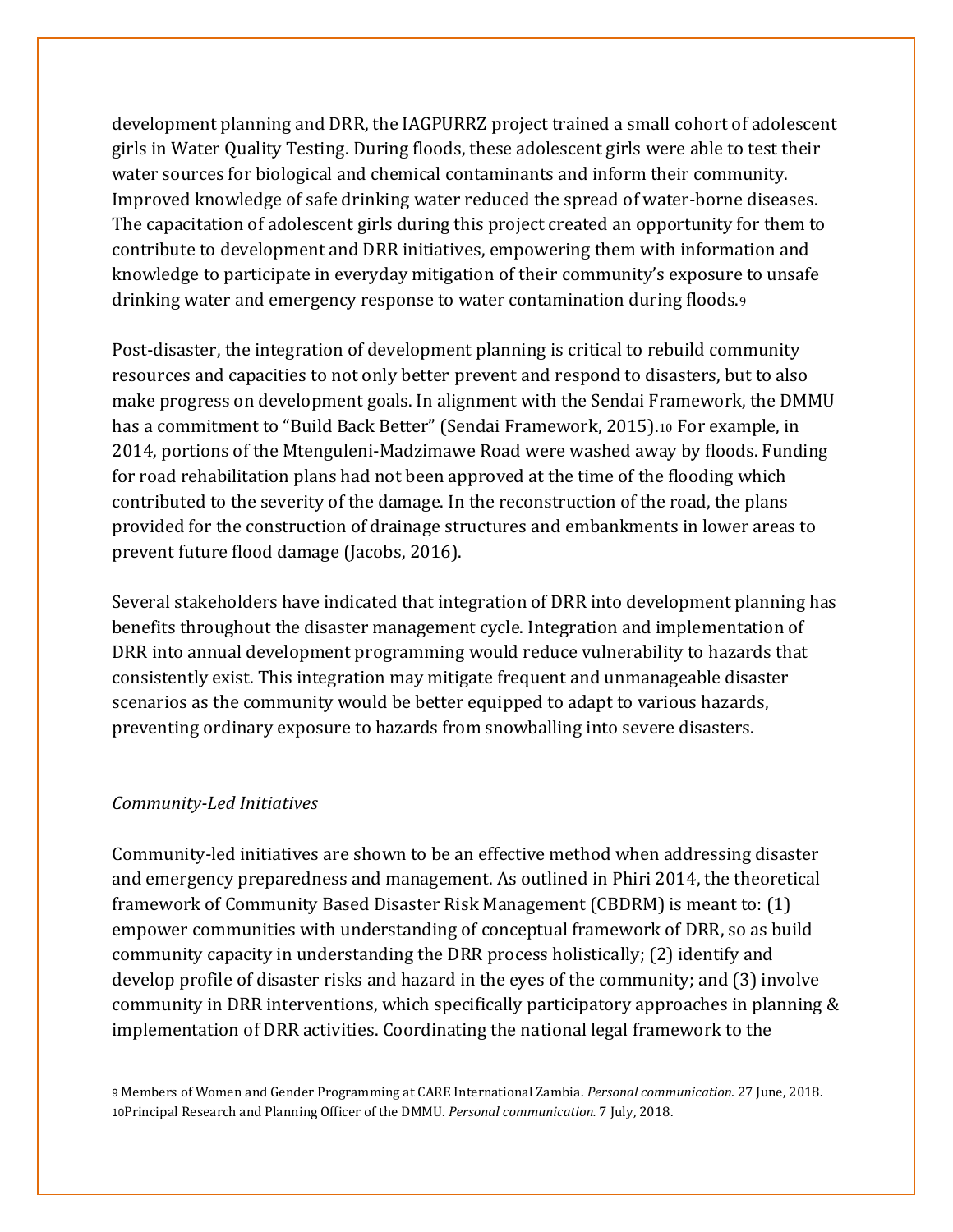implementation process and evaluation of a CBDRM intervention provides country-level support while emphasising local needs.

Often, community incapability to deal with disasters is linked to other issues that are ingrained in the political, economic, social, cultural, and physical structures of the community. Reactive outside sources provide an emergency response in communities that have faced disasters, rather than implementing proactive initiatives to prepare the community for the disaster management. In contrast, when outside sources support the community implementation of preventative measures, such as infrastructure reinforcement, sustainable farming methods, and general community awareness, it can increase community capacity and strengthen coping methods for disaster aftermaths. Effective preventative methods can reduce the manpower, necessary materials and fiscal resources to recover. In this way, the community becomes more independent and can cope without as many external resources. It is imperative to "get community buy-in from the people that matter", so as not to impose on local knowledge and to support communal efforts.<sup>11</sup> Often, outside sources reject community input for many reasons, such as cultural and language barriers, assumptions about the community's capacity, perceived hierarchies, and perceived beliefs about their cultural practices. However, it must be acknowledged that "not all culture is bad".<sup>12</sup> Cultural is an integral part of communities and is what connects all community members to each other. Therefore, this aspect of their livelihoods must be included in interventions. Building community capacity to identify and create solutions for the aspects of their everyday life that contribute to increased exposure to hazards and vulnerability can make communities more willing to adapt certain practices.

In order to create change at a community level, all community members must be engaged because all are involved in the perpetuation of factors that limit their capacity and all are affected by exposure to hazards that exceed their capacity. In community-led initiatives, communities foster their own solutions to their own problems, which is more cost-effective and more sustainable. Once the community recognizes identifies barriers that affect them, members are able to collaborate and create solutions that have everyone's best interest in mind. Communities are not homogenous groups and operate within specific social and political contexts that an outside organisation may not understand or value. Although an outside source can provide initial support for the community-led initiative, the organisation needs an appropriate exit strategy to allow the community to carry on the activities on their own. Furthermore, this method promotes organisational accountability to the community for their work and community accountability to themselves for the strengthening of their capacity.

11 UNDP Gender Programme Coordinator. *Personal communication.* 28 June, 2018. 12 UNDP Gender Programme Coordinator. *Personal communication.* 28 June, 2018.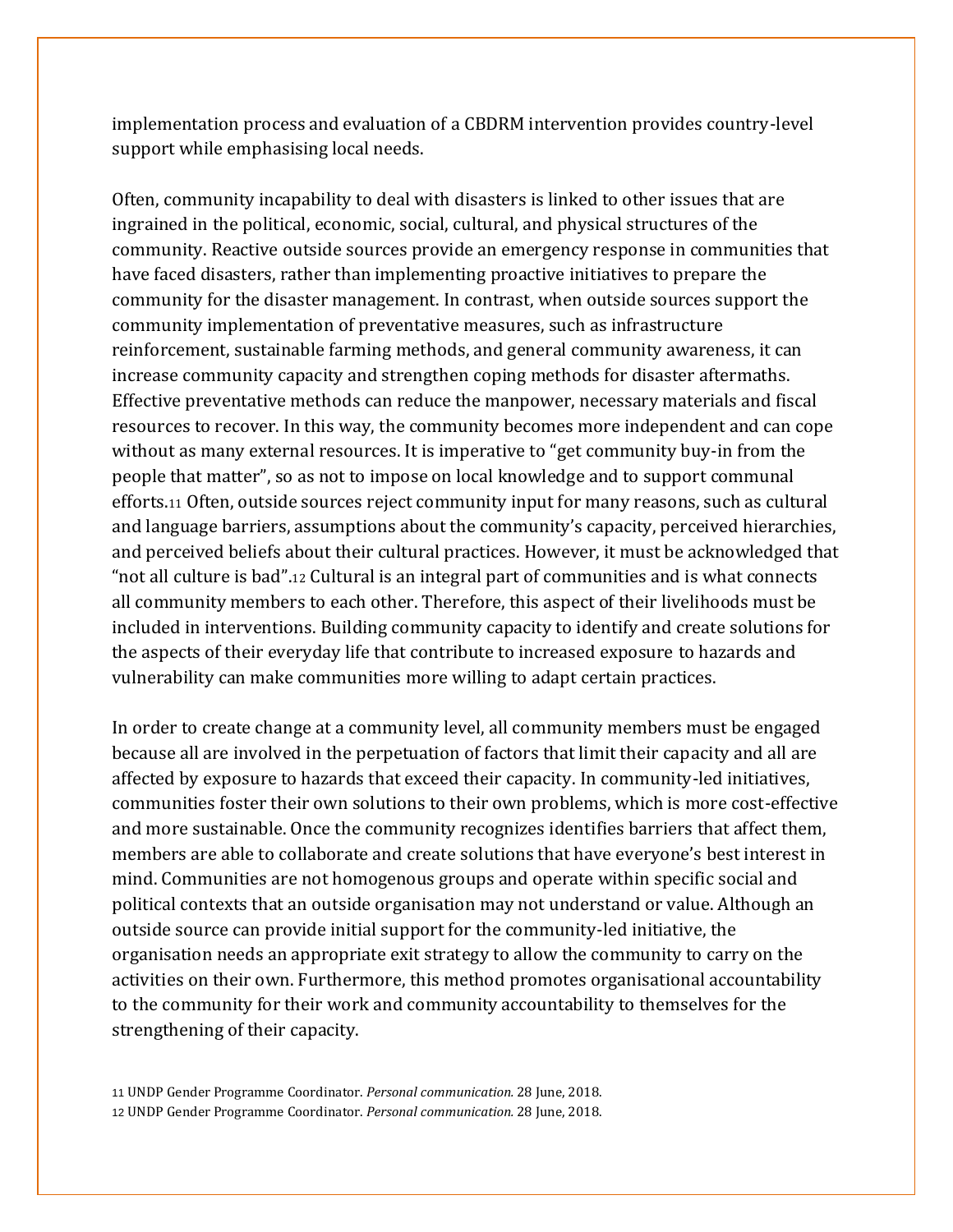### *Capacity Building of Adolescent Girls*

Previous work in southern Africa on women-led disaster management initiatives has primarily involved livelihood resilience projects through microfinancing or leadership capacity development to increase participation in decision-making roles. Microfinancing schemes, coordinated by organizations like the Green Climate Fund (GCF) or VisionFund, provide loans to Zambian farmers when rainfall or temperature thresholds are reached and crops are qualified as damaged or dead. VisionFund's disaster insurance scheme is offered to clients of VisionFund, 80% of whom are women (GCF, 2018). Other microfinancing schemes provide capital for groups of women to start individual small-scale businesses. Umvoto Africa piloted a women-led participatory study in South Africa tailored to climate change adaptation methods and livelihood resilience after disasters. In the study, it was identified that women who have a personal sense of authority, particularly those who have paid positions, have better potententiality to exercise leading roles. "Positive deviants" such as women scientists were recruited to participate in the identification of community hazards (UNISDR, 2015). Although these microfinancing and leadership capacity development programs have seen some success, there are some limitations in focusing on this cohort of adult women who are either seeking to be or already employed. Although there are some emerging themes in the social, economic, and political barriers that women face, women are not a homogenous group. They are exposed to and experience hazards differently by age, socioeconomic status, marital status, and any number of other factors.

Adolescent girls face a double-jeopardy of being overlooked in disaster and development planning. Not only do they face the barriers of being female, but their age group also falls between the categories of women and children. In many communities, adolescence is not recognized as a separate age group, yet adolescents, particularly adolescent girls starting menses, have different vulnerabilities than children or adults.<sup>13</sup> Existing gender mainstreaming initiatives in DRR that focus on adult women often cite the need to take advantage of their capacities as family and community caretakers. However, these women may already be occupied by formal or informal work, as well as an overwhelming unpaid care work burden. Although women have a growing role in disaster management, they may also face limitations in their availability to attend additional training and planning sessions or participate in leadership committee meetings (UNISDR, 2015). There are additional challenges in identifying and recruiting women to be a part of these initiatives when they all spend the day working differently. In contrast, adolescent girls share many of the same

<sup>13</sup> Post-Doctoral Research Fellow at North-West University, Cape Town, South Africa, *Personal communication,* 20 June, 2018.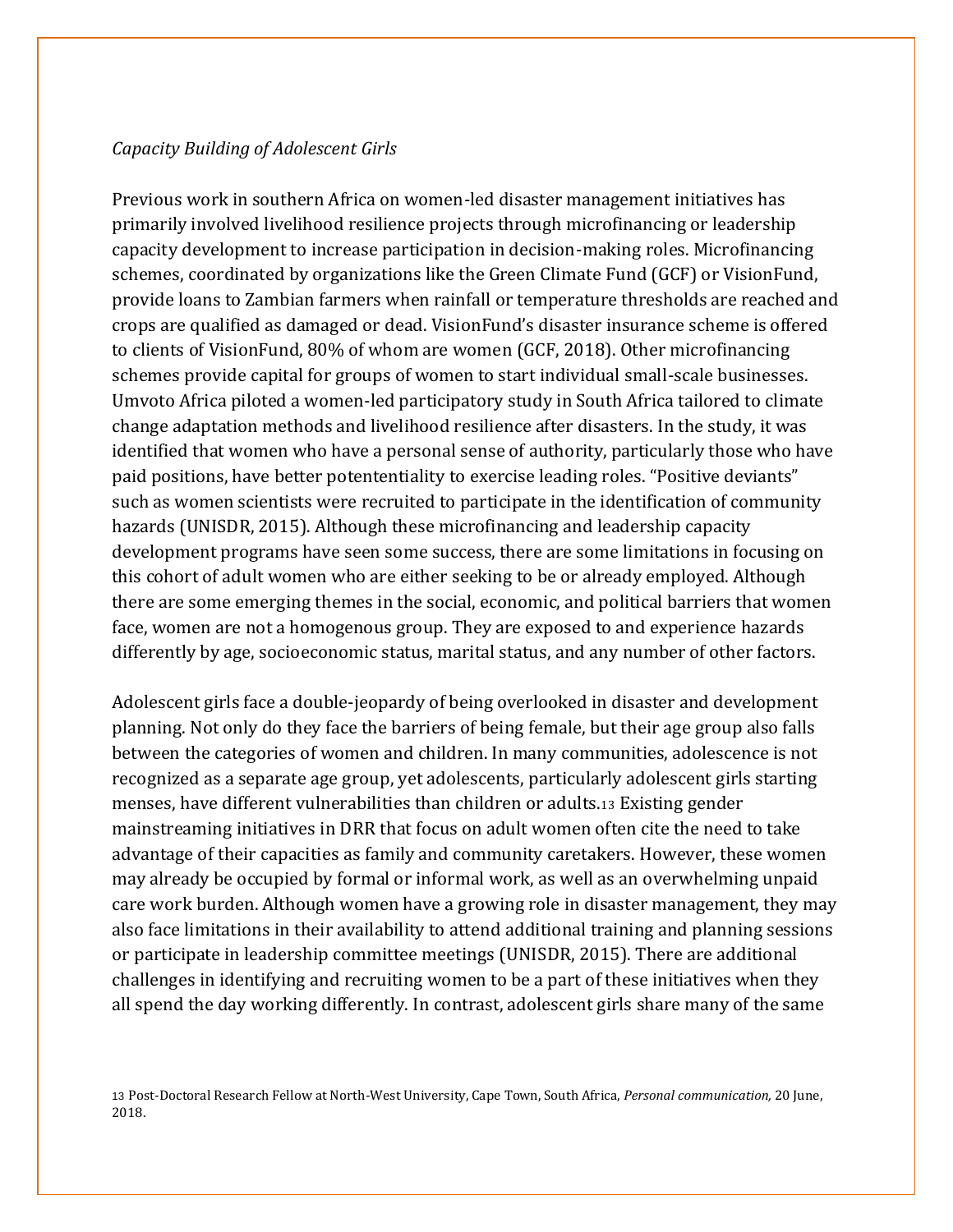caretaking responsibilities and accompanying capacities of adult women, but they can be more easily recruited in school settings.<sup>14</sup>

The successes of both the GIRRL and IAGPURRZ projects revealed (1) a gap in knowledge about the experiences of adolescent girls exists and (2) adolescent girls have abundant potential and an existing capacity for leadership that should be recognized and utilised. Schools were identified as an appropriate entry point to reach adolescent girls and as convenient host location for sessions for GIRRL and IAGPURRZ. For GIRRL, researchers collaborated with school administrators to identify a small group of adolescent girls who were often overlooked for leadership opportunities, who would benefit from both participation and extra support. Unlike Umvoto's program, GIRRL specifically looked for girls who did not appear as natural leaders using the mentality that "if the underdog can do this, then so can everyone else...those girls are the marginalized of the marginalized."<sup>15</sup> Not dissimilarly, IAGPURRZ recruited a much larger cohort of students from two government schools in the Kanyama Settlement. In both studies, it was demonstrated that participating girls benefited from the privacy and safety of a specific to talk about issues that they identified a need to discuss. The concepts of community based disaster risk reduction were applied, allowing adolescent girls to identify their own hazards, vulnerabilities, and capacities with an emphasis put on establishing cause and effect relationships for risk.<sup>16</sup> At the end of both programs, adolescents had led the design of an action plan and organisation of a community advocacy event. As the GIRRL project was adapted to other contexts, girls from the original cohort were brought in as facilitators at new sites, expanding their roles as community leaders in capacity development and DRR training.<sup>17</sup>

The findings of the GIRRL initiative highlighted not only the themes of adolescent girl potential, but also of the need for integration of DRR into development planning schemes and the importance of community led solutions. Before the actual implementation of GIRRL, the assumption of many women-led DRR initiatives was that women were more vulnerable than men to natural hazards that occur during disasters (i.e., greater exposure to flood/drought hazards due to their caretaking roles, drowning during floods, food insecurity due to crop loss). Although this assumption was somewhat supported by the restricted capacity of women to be resilient to these hazards, GIRRL found that when asked to identify the greatest threats affecting them, adolescent girls often identified threats

16 Members of Women and Gender Programming at CARE International Zambia. *Personal communication.* 27 June, 2018. 17 Post-Doctoral Research Fellow at North-West University, Cape Town, South Africa, *Personal communication,* 20 June, 2018.

<sup>14</sup> Post-Doctoral Research Fellow at North-West University, Cape Town, South Africa, *Personal communication,* 20 June, 2018.

<sup>15</sup> Post-Doctoral Research Fellow at North-West University, Cape Town, South Africa, *Personal communication,* 20 June, 2018.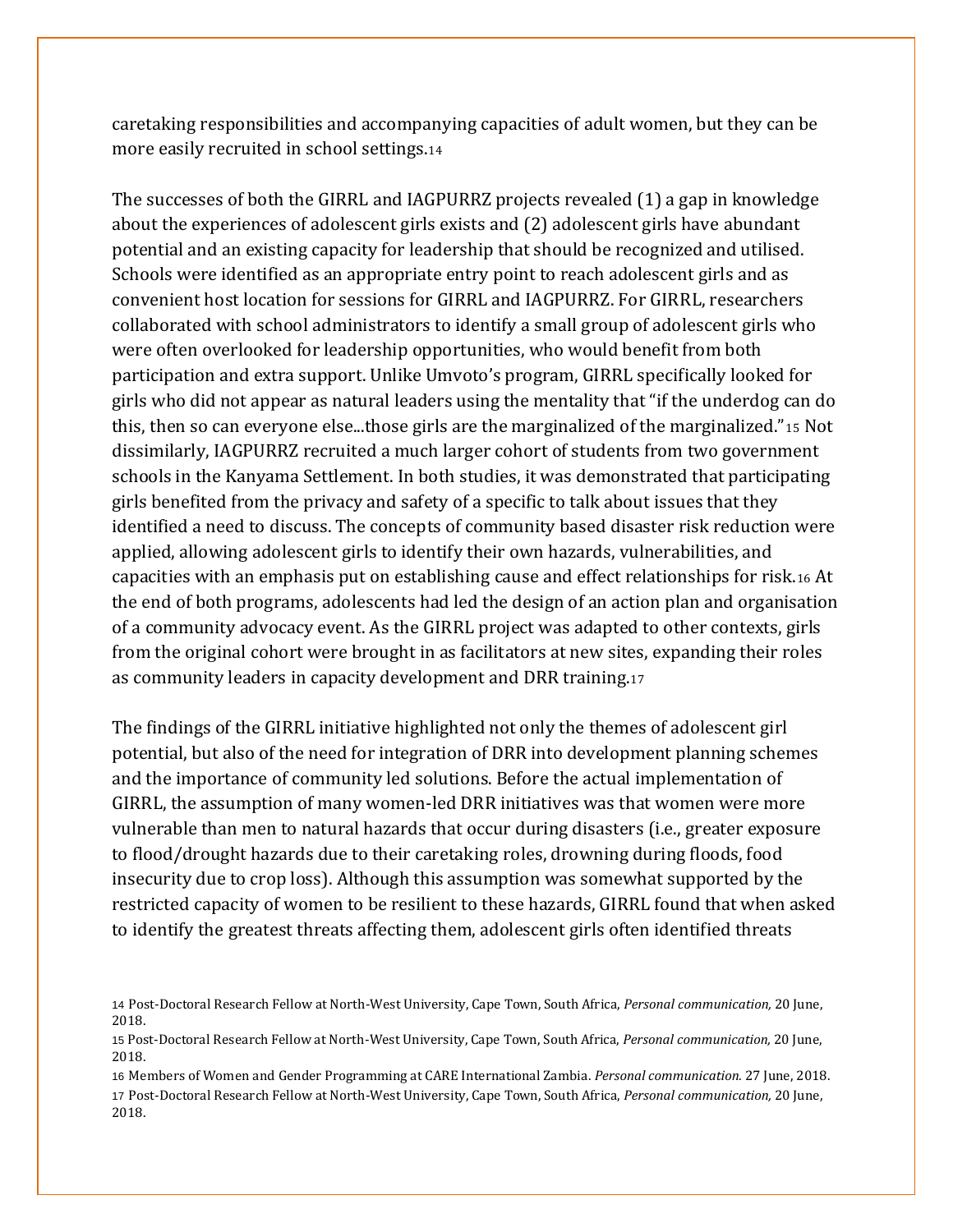related to health and personal safety rather than hazards like floods or fires.<sup>18</sup> The importance of these adolescent girls identifying an increase in vulnerability to sexual harassment/abuse and improper menstrual hygiene must be underscored.

Through engaging adolescents girls in a participatory approach, GIRRL used a community based model similar to that outlined by Phiri 2014. The benefits of using a community based model were clear. Without the active participation of adolescent girls there would be no realisation that their primary threats during disaster scenarios were amplified versions of the same everyday human-induced hazards they faced. This trend strongly suggested that DRR efforts must be linked to social equities and answer the question: what elements in this environment made girls more vulnerable or restrict the development of their capacity? Upon identification of these restrictive elements, the integration of development planning was critical. Adolescent girls shared that in normal settings they were unwilling to go to school during their menstrual cycles because sanitary pads are prohibitively expensive and their school lacks proper disposal facilities. During floods, menstruating girls were even less likely to attend school as the floodwaters flooded the toilets and students had to walk through high waters, making it difficult to manage their menstrual hygiene and increasing the stigma they faced at school about menstruation. 19,20 The issue of menstrual hygiene management and its effect on school retention among girls is deeply tied to cultural and structural realms of development planning. Development plans that include the construction of appropriate sanitation facilities at schools will aid in the retention of adolescent girls in school and the subsequent increase in their capacity will empower them with the resources to mitigate their own vulnerabilities everyday and during disaster scenarios.

The work and future goals of other stakeholders indicate that not only is there a lack of comprehensive support for adolescent girls, but there is also abundant room to explore the potential of adolescent girls as community and peer leaders in DRR. Successful work completed with this cohort has involved the inclusion of previous themes discussed, such as the integration of DRR in development planning and the use of community led initiatives.

#### *Implications*

- 18 Post-Doctoral Research Fellow at North-West University, Cape Town, South Africa, *Personal communication,* 20 June, 2018.
- 19 Post-Doctoral Research Fellow at North-West University, Cape Town, South Africa, *Personal communication,* 20 June, 2018.

20 Members of Women and Gender Programming at CARE International Zambia. *Personal communication.* 27 June, 2018.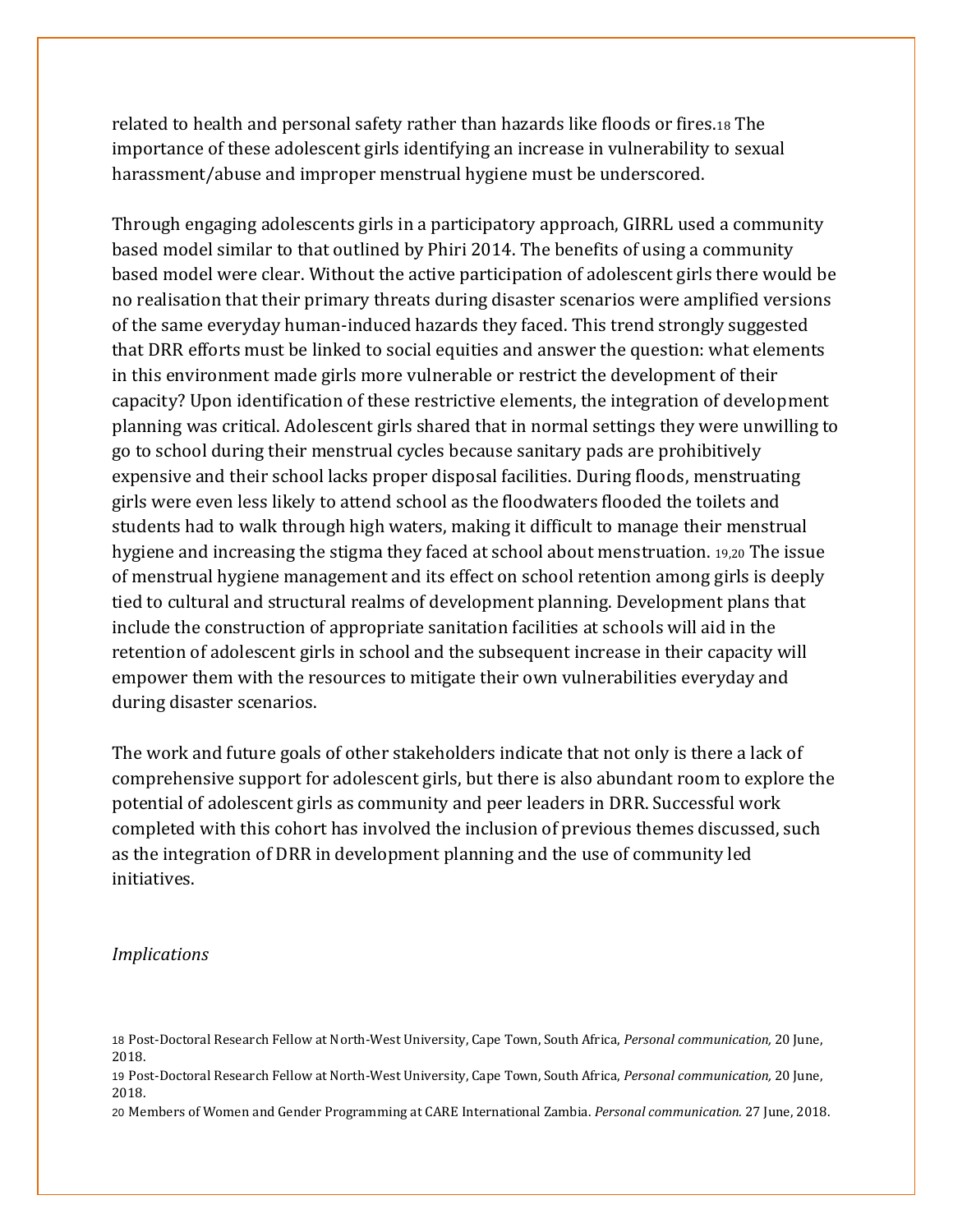Policy implementation is essential for empowering communities. Therefore, resources need to be made available to the agencies responsible for the local actualisation of policies. In order for the implementation to be integrated into programming, agencies must be allotted reasonable funding, resources, and personnel so as to fully implement policies as they were designed. Agencies are put in a bind when they are given limited funding, yet are expected to implement policies that exceed their capacity. It is also important to note that the agencies must also hold themselves accountable if given this funding. They must prioritize the needs of the communities that they are serving to prevent further misallocation of funds and prove that the policies and the initiatives are sufficient, effective and have the potential to bring sustainable practices to the respective communities. The agencies that are doing the work on the ground have been working in their respective communities for decades and are aware of the local political, economic, cultural, social, and physical environment. It is imperative that the local communities' customary laws are respected when implementing national policies because they are the governing frameworks of these communities.

Policies often complement each other. It is possible that when there is not complete implementation of one policy, other policies may be affected and may not be completely implemented as well. This is particularly seen with the policies mentioned above. There is a lag in the enforcement of the Decentralisation Act (2002), which contributes to the lag in the enforcement of the National Disaster Management Policy. For example, satellite agencies of the DMMU are not allocated adequate resources by more empowered agencies due to the lack of decentralisation, and so are unable to fully implement the NDMP as well as other relevant policies.

Recognition of the link between disasters and failures of development planning amongst stakeholders is imperative for efficient development and disaster mitigation. Accompanying this, national development planning budgets need to account for disaster prevention, preparedness and mitigation needs. Targeted development planning could increase the coping capacity of communities and improve their resilience from disaster scenarios. For example, development interventions that improve quality of housing can protect against the physical and social vulnerabilities of communities, such as limited material resources and economic marginalisation, respectively. However, these development interventions require the support of properly implemented policies.<sup>21</sup> Following the example of housing development projects, the lack of enforcement of housing policies has allowed informal settlements to become inhabited in dangerous areas. These informal settlements often do not receive basic services from the government, leaving them especially vulnerable to hazards. Development planning that supports existing informal

21Professor of Disaster Management at Mulungushi University, Zambia. *Personal communication.* 11 July 2018.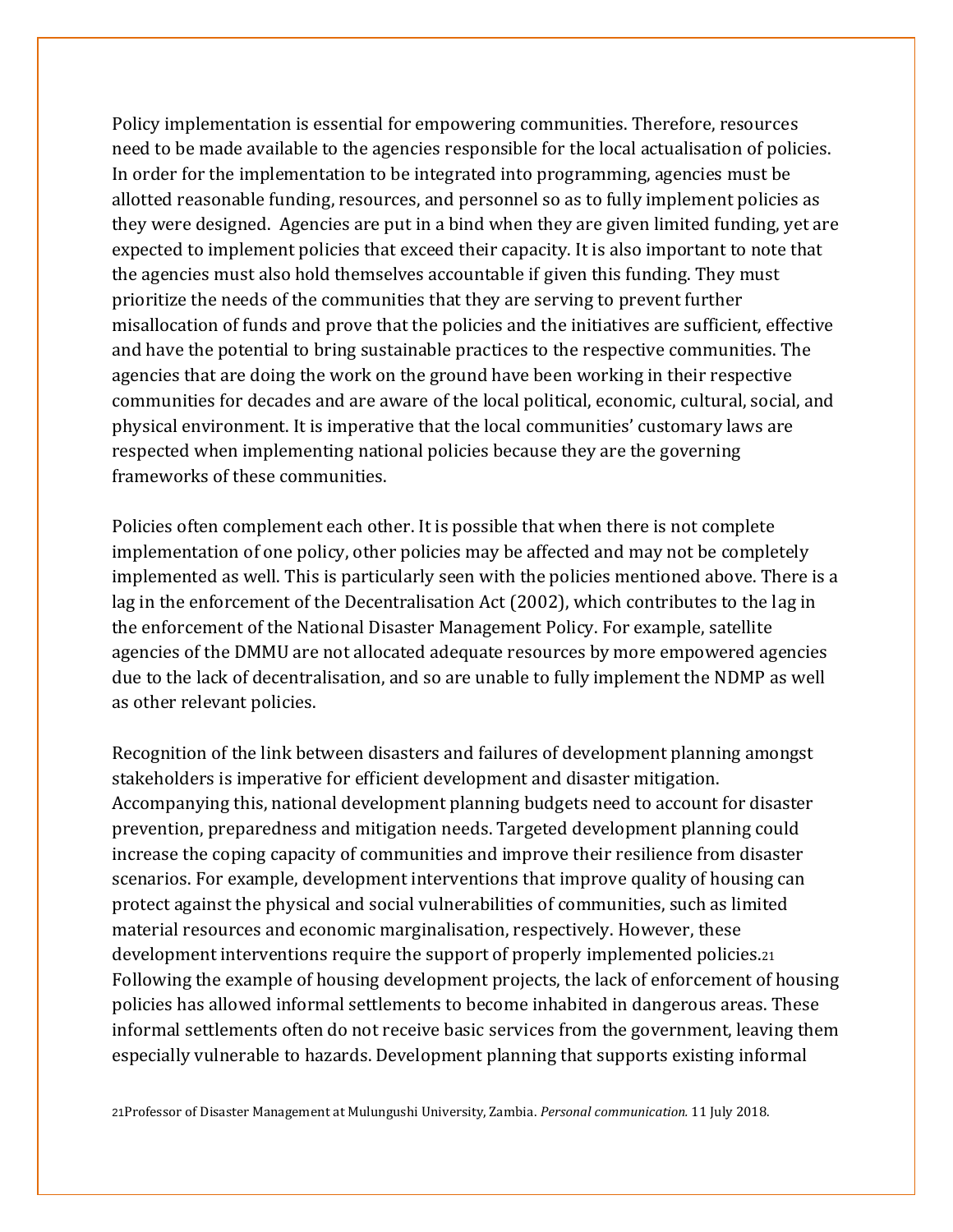settlements and prevents the formation of new ones can create safer environments where basic needs such as safe drinking water are accessible and productive economic activities can thrive. Housing infrastructure projects such as the establishment of more high quality boreholes and deep water wells can address some community vulnerabilities, as well as mitigate vulnerabilities that disproportionately affect women and girls.

Furthermore, the integration of DRR and development planning initiatives and the formation of effective policies cannot occur without active community participation. Community-led initiatives for disaster management are imperative to design and maintain sustainable solutions. A cycle of dependency can form if communities continually rely on outside sources for assistance. When communities create proactive solutions for disaster management and emergency response with materials that are within their communities, the solutions are more practical and applicable to the community setting. If communities rely on outside sources, the response can be delayed and may contribute to a larger loss of lives and resources. Currently, there are not enough interventions that put the community at the forefront of proactive disaster management. Outside sources often offer aid and resources that are not congruent to the needs of the communities. With community-led initiatives, the community is able to establish an action plan, which creates a general awareness of the hazards in their environment, their capacity to deal with the disaster, and their potential vulnerabilities. In this way, the coping strategies employed are sustainable methods of dealing with disastrous situations. Many NGOs that work in Zambia have had success with this implementation strategy and many of the initiatives are currently being implemented by the respective communities.22,23,24

With the input of the community, some organisations have realised that adolescent girls have an extraordinary capacity to be community and peer leaders, and that knowledge of the hazards they face is lacking. A few pilot projects working to develop the leadership potential of adolescent girls in disaster management shown success. Moving forward, adolescent girls are an important cohort to consider during the development of future DRR programming. Done properly, work with this cohort can incorporate other important lessons learned from previous initiatives: the need for integration of DRR into development planning and the importance of community based disaster risk management. The principles of CBDRM can be used when working with adolescent girls, allowing them to take the lead on identifying their own hazards, vulnerabilities, and capacities. These same principles must be applied when engaging the rest of the community in gender sensitive development planning and DRR efforts.

22 Members of Women and Gender Programming at CARE International Zambia. *Personal communication.* 27 June, 2018. 23 Post-Doctoral Fellow at North-West University, Cape Town, South Africa. *Video call interview*. 20 June, 2018. 24 Professor of Disaster Management at Mulungushi University, Zambia. *Personal communication.* 11 July 2018.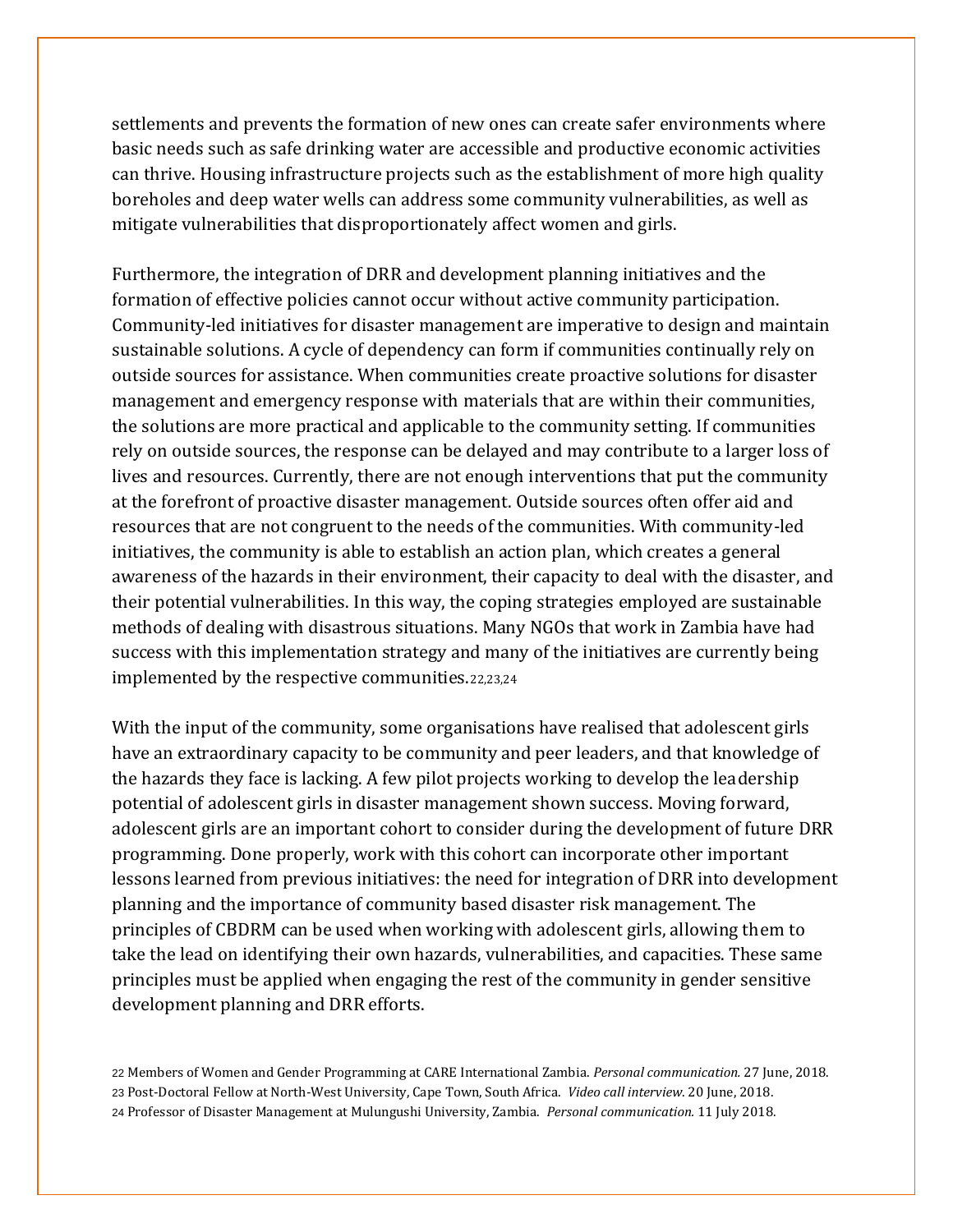With effective groundwork laid down by the pilot programs and research studies of several organisations, a well coordinated and integrated effort designed by the community with the support of multiple organisations and the government has the potential to move current disaster management efforts forwards. Mostly reactive measures can expand to proactive prevention, preparedness and mitigation efforts. The lessons learned and best practices from small-scale pilot projects can inform larger-scale sustainable solutions that lay within ever-growing community capacities. The cycle of disempowerment and vulnerability of women and girls can be broken and their empowerment will not only contribute, but also drive disaster risk reduction efforts and the overall development of Zambia.

### *Limitations*

There are a number of limitations that were associated with the research process. First, only two months were allotted to develop this research. To be most effective and thorough, years of research go into finding sustainable and practical interventions for disaster management and emergency preparedness that contribute to female empowerment. There were a number of stakeholder interviews and sources that were not included in the final project since there was inadequate time to analyze them thoroughly in the context of this paper. Additionally, due to time constraints and scheduling conflicts, there was a limited number of stakeholder interviews conducted. This may have led to an incomplete set of implications postulated in this paper.

Additionally, there is limited research published online about the overall Zambian context, specific disaster events in Zambia, disaster management and emergency response initiatives. There is also limited data to evaluate these disaster events and responses. Many of the statistics available were from three to four years ago, which may not be representative of the current context. Furthermore, many reports with more recent data have not yet been published publicly and therefore could not be included in this paper. In order to create a timeline of disaster events, several news sources had to be compiled because there is no central source that tracks disaster occurrences in the country and region. Because of this, the disaster event information found from multiple news sources may be flawed or incomplete since they lack substantial supporting documents that verify the event.

Lastly, as the research progressed, there was a realization that stakeholders had inconsistent definitions of the following words: disaster, hazard, and vulnerability. The variance in definition of these words may have affected stakeholder answers, especially the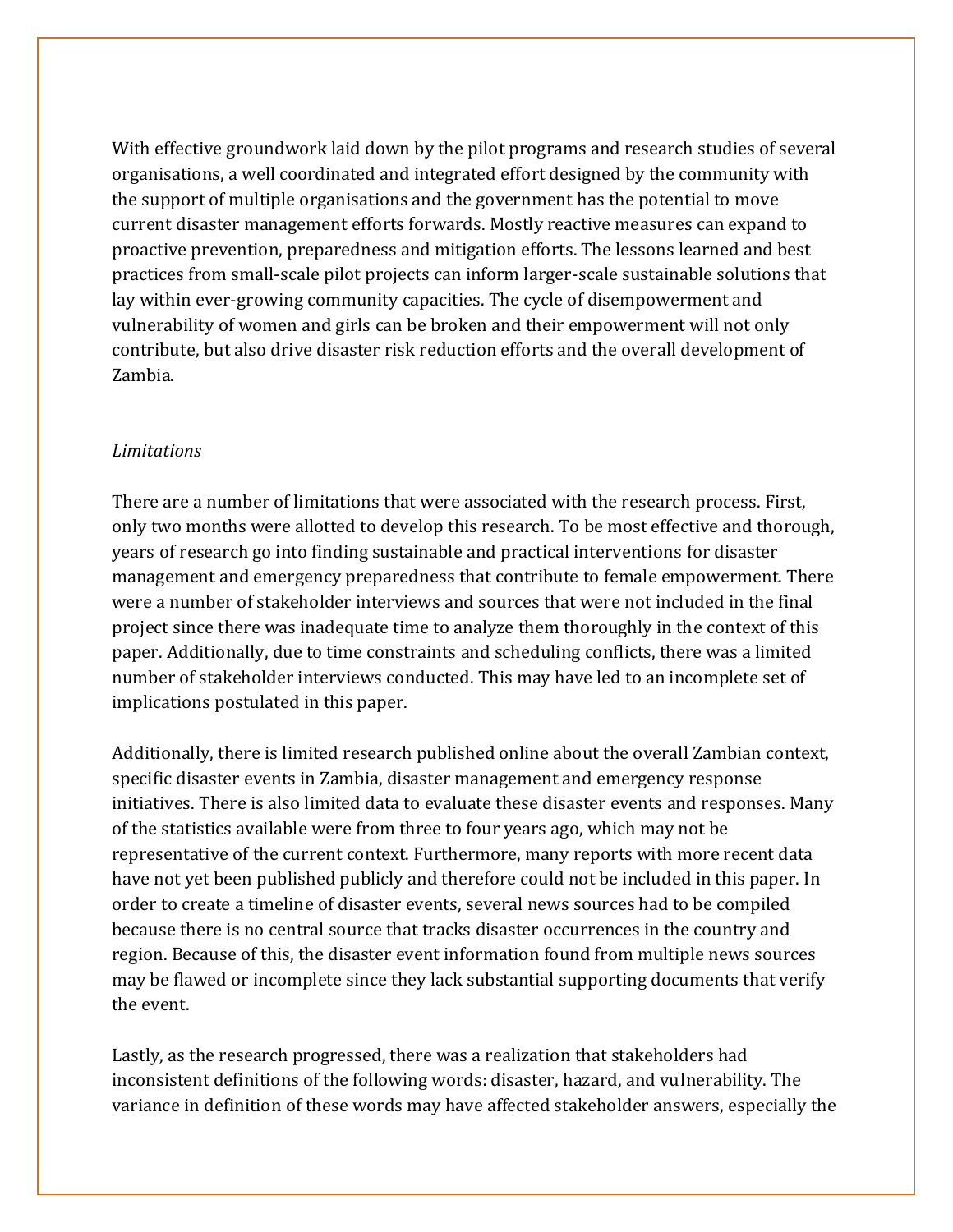answers of those were not DRR experts. To mitigate this, all interviews were analysed based on the working definitions outlined in the National Disaster Management Policy o 2015 in congruence with the disaster risk equation from Wisner 2004. Even still, the conclusions made in this paper may have been affected by this inconsistency in the definition of the disaster vocabulary.

Finally, research was confined to the Lusaka area, which is a primarily urban area. However, urban, peri-urban and rural communities experience a variety of hazards and therefore have a large variance in capacities and vulnerabilities. Although Lusaka has some peri-urban settlements and stakeholders based in Lusaka work in a variety of demographic areas, our research may be limited in its generalizability to different demographic and geographic areas.

# **CONCLUSION**

Communities face disasters together, but women are considered the most vulnerable in disaster situations due to their primary and direct contact with resources like water, food, and crops, which become most scarce due to disasters like droughts and flooding. Although women are often at the forefront of the disaster aftermath, current disaster management and emergency response initiatives have not adequately included women in decision making positions. Because of this, there is a gap in support for the specific hazards that women face. Disaster risk reduction interventions must address this gap and dedicate some focus to female empowerment. There are a number of initiatives that are aimed at disaster risk reduction through capacity building in women. Furthermore, the GIRRL and IAGPURRZ projects were successful interventions which targeted adolescent girls, rather than women.

This paper explored four overarching themes that can contribute to the enhancement of female participation in emergency and disaster preparedness. It also identified some practical changes, in regards to services and resource allocation, that are necessary for gender sensitive policies to be implemented in disaster and emergency preparedness initiatives. After an analysis of the current policies and interventions that were aimed at disaster risk reduction and its intersection with female empowerment, there were a number of implications found, which include full implementation of current policies, integration of disaster risk reduction into developmental planning, advocacy for community-led initiatives, and prioritisation of adolescent girls as community and peer leaders in disaster management and female empowerment. Moving forward, responsible government agencies and NGOs should work together to identify specific niches in disaster management efforts so as to complement each other, rather than replicate initiatives. Future disaster management efforts also require the actualisation of decentralised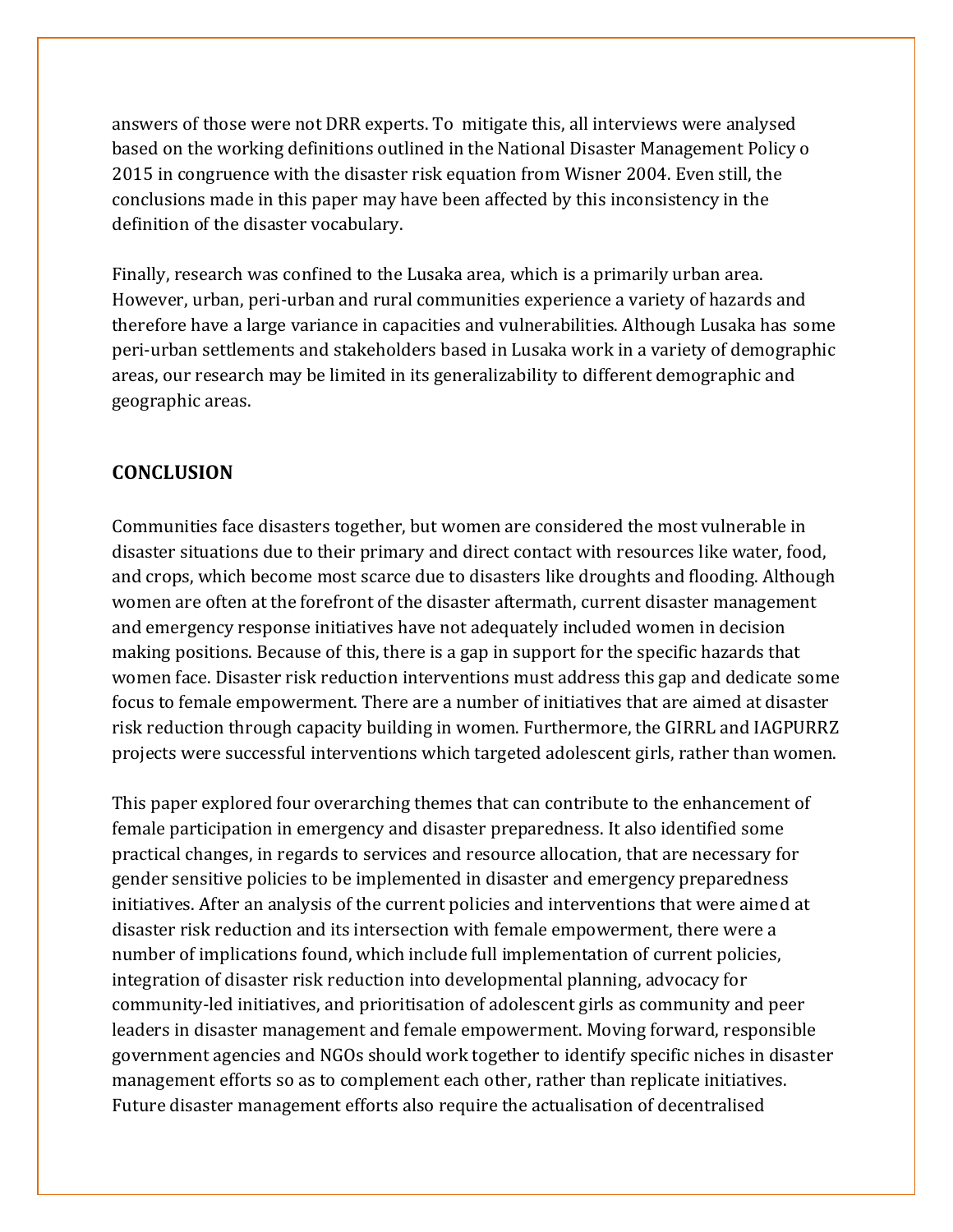responsibility and resources and the power of community knowledge, advocacy and resources. These community resources include their women and adolescent girls--a cohort that have endured the neglect of previous disaster management and development work and have still emerged with an unexplored potential to not only contribute, but also to drive the successful disaster management and development of their communities.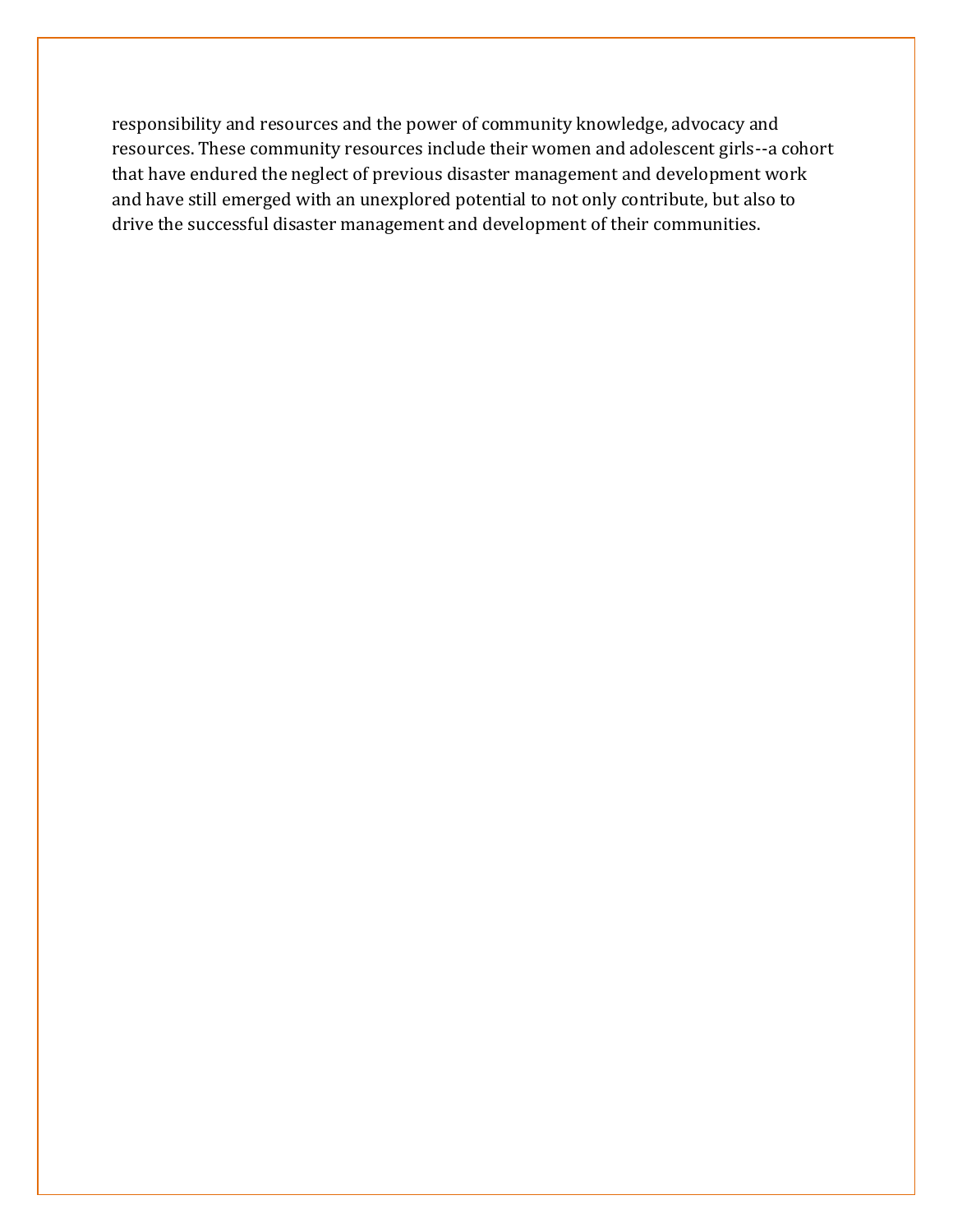# **REFERENCES**

Blaikie, P, Cannon, T, Davis, I & Wisner, B. (2006). At Risk: Natural Hazards, People's Vulnerability, and Disasters. *Journal of Homeland Security and Emergency Management, 2(2)*[. http://www.geo.mtu.edu/rs4hazards/links/Social-](http://www.geo.mtu.edu/rs4hazards/links/Social-KateG/Attachments%20Used/AtRiskReview.pdf.pdf)[KateG/Attachments%20Used/AtRiskReview.pdf.pdf.](http://www.geo.mtu.edu/rs4hazards/links/Social-KateG/Attachments%20Used/AtRiskReview.pdf.pdf)

Butler, H. (27 March 2013). Flood survivors in Zambia pull together to support their own. *ReliefWeb.* [https://reliefweb.int/report/zambia/flood-survivors-zambia-pull-together](https://reliefweb.int/report/zambia/flood-survivors-zambia-pull-together-support-their-own)[support-their-own.](https://reliefweb.int/report/zambia/flood-survivors-zambia-pull-together-support-their-own)

Central Statistical Office. (2014). *Zambia in Figures 1964-2014*. Lusaka, Zambia: Central Statistical Office.

Central Statistical Office. (2016). *2015 Living Conditions Monitoring Survey (LCMS) Report*. Lusaka, Zambia: Central Statistical Office.

Daily Nation. (13 February, 2018). Floods and drought. *Daily Nation.*  [https://www.dailynation.news/floods-and-drought/.](https://www.dailynation.news/floods-and-drought/)

The Economist Intelligence Unit. (2014). *The South Asia Women's Resilience Index: Examining the role of women in preparing for and recovering from disasters.* Australia.

Executive Director of Women for Change. (10 July, 2018). *Personal communication.*

Flooding in Zambia. (27 March 2003). NASA Earth Observatory. [https://earthobservatory.nasa.gov/images/11233/flooding-in-zambia.](https://earthobservatory.nasa.gov/images/11233/flooding-in-zambia)

Forbes-Biggs, K. & Maartens, Y. (2012). Adolescent Girls at Risk: The GIRRL Program as a Capacity-Building Initiative in South Africa. *Children, Youth and Environments, 22*(2), 234- 248.

Green Climate Fund. (25 January 2018). GCF Spotlight. [https://www.greenclimate.fund/-](https://www.greenclimate.fund/-/gcf-spotlight-on-zambia) [/gcf-spotlight-on-zambia.](https://www.greenclimate.fund/-/gcf-spotlight-on-zambia) 

International Federation Of Red Cross And Red Crescent Societies (IFRC) & ProVention Consortium. (2009). *Climate Change Adaptation Strategies for Local Impact: Key Messages for UNFCCC Negotiators. Technical Paper for the IASC Task Force on Climate Change.*  Copenhagen, Denmark.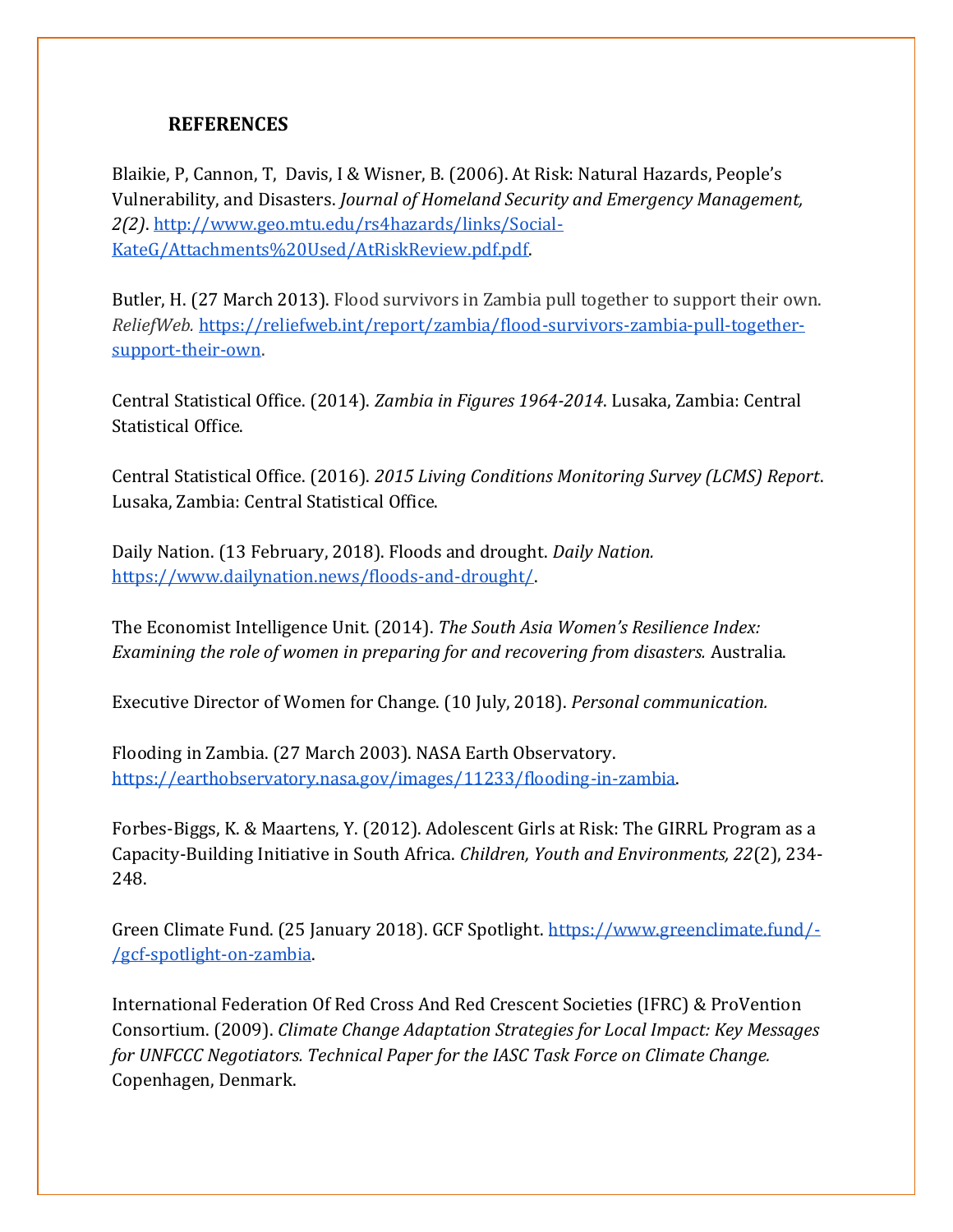Jacobs, J. (4 February, 2016). More African Countries Aided by SERVIR Flood Modelling. *FloodList.* [http://floodlist.com/africa/more-african-countries-aided-by-servir.](http://floodlist.com/africa/more-african-countries-aided-by-servir)

Kaunda, D. (8 September, 2016). As drought hits Zambian harvests, food prices are on the rise. *Reuters.* [https://www.reuters.com/article/us-zambia-drought-food/as-drought-hits](https://www.reuters.com/article/us-zambia-drought-food/as-drought-hits-zambian-harvests-food-prices-are-on-the-rise-idUSKCN11E0SC)[zambian-harvests-food-prices-are-on-the-rise-idUSKCN11E0SC.](https://www.reuters.com/article/us-zambia-drought-food/as-drought-hits-zambian-harvests-food-prices-are-on-the-rise-idUSKCN11E0SC)

Lusaka Times. (24 February, 2017). ZHAP concerned with the impact of flooding in urban and peri-urban areas. *Lusaka Times.* [https://www.lusakatimes.com/2017/02/24/zhap](https://www.lusakatimes.com/2017/02/24/zhap-concerned-impact-flooding-urban-areas-peri-urban-areas/)[concerned-impact-flooding-urban-areas-peri-urban-areas/](https://www.lusakatimes.com/2017/02/24/zhap-concerned-impact-flooding-urban-areas-peri-urban-areas/)*.*

Lusaka Times. (16 March 2009). Over 400 people displaced by floods in Western Province. *Lusaka Times.* [https://www.lusakatimes.com/2009/03/16/over-400-people-displaced-by](https://www.lusakatimes.com/2009/03/16/over-400-people-displaced-by-floods-in-western-province/)[floods-in-western-province/.](https://www.lusakatimes.com/2009/03/16/over-400-people-displaced-by-floods-in-western-province/)

Makoka, C. (4 March 2018). Zambia taps climate fund to battle worsening drought. *Reuters.*  [https://www.reuters.com/article/us-zambia-climatechange-funding/zambia-taps-climate](https://www.reuters.com/article/us-zambia-climatechange-funding/zambia-taps-climate-fund-to-battle-worsening-drought-idUSKCN1GG07J)[fund-to-battle-worsening-drought-idUSKCN1GG07J.](https://www.reuters.com/article/us-zambia-climatechange-funding/zambia-taps-climate-fund-to-battle-worsening-drought-idUSKCN1GG07J)

Members of Disaster Mitigation Unit at Zambia Red Cross Society. (10 July 2018). *Personal communication.*

Members of DRC Refugee Response Unit at UNHCR Zambia. (11 July, 2018). *Personal communication.*

Members of Women and Gender Programming at CARE International Zambia. (27 June, 2018). *Personal communication.*

Migration Health Officer at IOM Zambia. (4 July, 2018). *Personal communication.*

Ministry of National Development Planning (2016). *National Policy on Climate Change*. Lusaka, Zambia. Ministry of Lands, Natural Resources and Environmental Protection.

Ministry of National Development Planning (2017). 7 National Development Plan 2017-2021. Lusaka, Zambia.

.

The National Decentralisation Policy 2002. (Zambia). Retrieved from [https://theredddesk.org/sites/default/files/zambia\\_national\\_decentralisation\\_policy\\_1.pdf](https://theredddesk.org/sites/default/files/zambia_national_decentralisation_policy_1.pdf)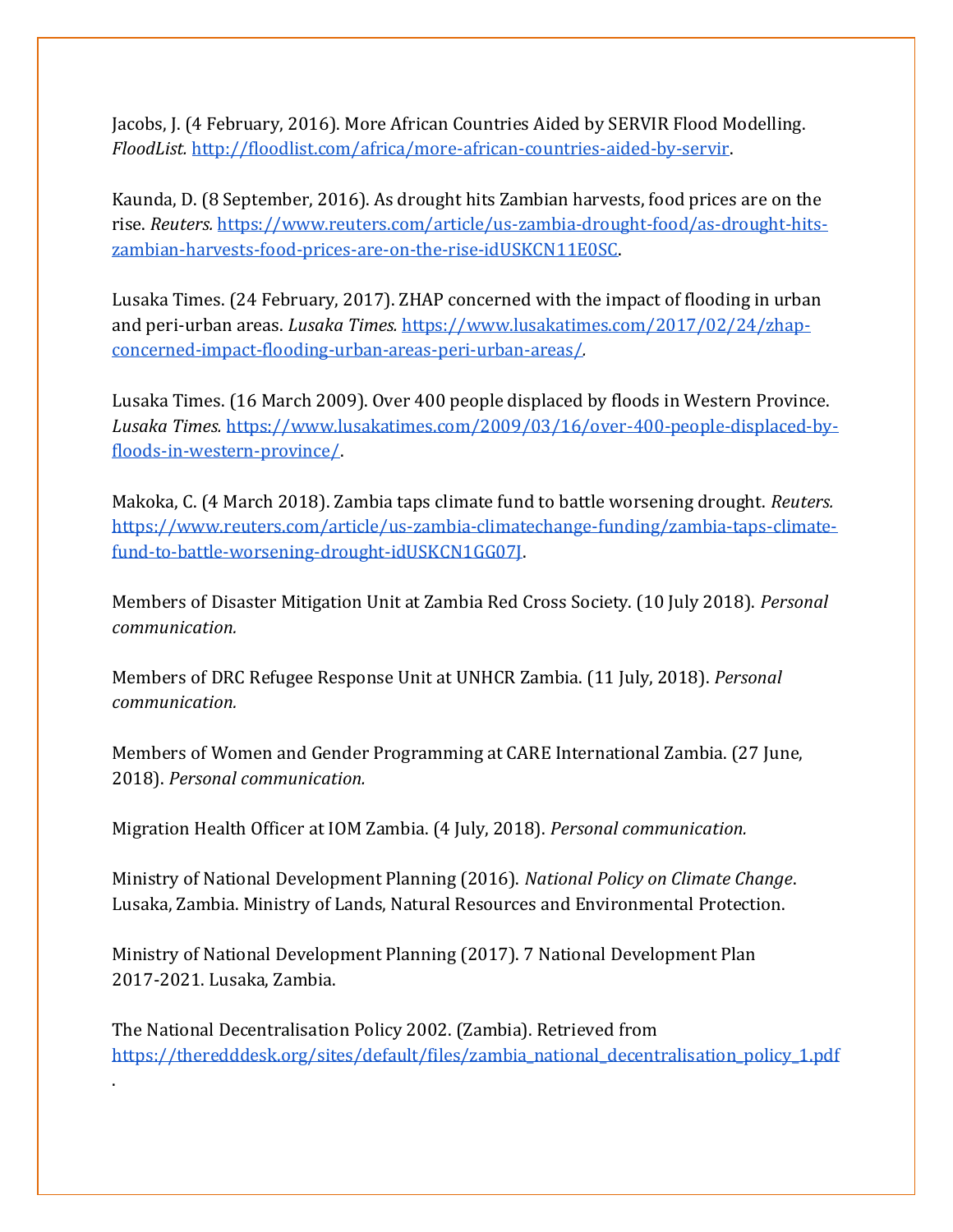National Disaster Management Policy 2005. (Zambia). Retrieved from [https://www.preventionweb.net/english/professional/policies/v.php?id=11756.](https://www.preventionweb.net/english/professional/policies/v.php?id=11756)

National Disaster Management Act 2010. (Zambia). Retrieved from [http://ilo.org/dyn/natlex/natlex4.detail?p\\_lang=en&p\\_isn=86263&p\\_country=ZMB&p\\_cou](http://ilo.org/dyn/natlex/natlex4.detail?p_lang=en&p_isn=86263&p_country=ZMB&p_count=182) [nt=182.](http://ilo.org/dyn/natlex/natlex4.detail?p_lang=en&p_isn=86263&p_country=ZMB&p_count=182)

National Disaster Management Policy 2015. (Zambia). Retrieved from [https://www.preventionweb.net/english/professional/policies/v.php?id=47475.](https://www.preventionweb.net/english/professional/policies/v.php?id=47475)

Natural disasters and poor preparedness. *DCA Actalliance.*  [https://www.danchurchaid.org/articles/natural-disasters-and-poor-preparedness.](https://www.danchurchaid.org/articles/natural-disasters-and-poor-preparedness)

NewsDesk. (1 March, 2018). UN, Green Climate Fund to support close to 1 million farmers in Zambia. *Zambian Eye.* [https://zambianeye.com/un-green-climate-fund-to-support-close](https://zambianeye.com/un-green-climate-fund-to-support-close-to-1-million-farmers-in-zambia/)[to-1-million-farmers-in-zambia/.](https://zambianeye.com/un-green-climate-fund-to-support-close-to-1-million-farmers-in-zambia/)

The Non-governmental Organisations' Act 2009. (MCD) no. 16. (Zambia). Retrieved from [http://www.parliament.gov.zm/sites/default/files/documents/acts/Non-](http://www.parliament.gov.zm/sites/default/files/documents/acts/Non-Governmental%20Organisations%27%20Act.PDF)[Governmental%20Organisations%27%20Act.PDF.](http://www.parliament.gov.zm/sites/default/files/documents/acts/Non-Governmental%20Organisations%27%20Act.PDF)

Principal Research and Planning Officer of the DMMU. (7 July, 2018). *Personal communication.*

Phiri, A. (2014). *Creating a model in Community Based Disaster Risk Management for informal settlements. A case of Kanyama Settlement, Lusaka - Zambia* (Doctoral dissertation). Retrieved from North-West University Publications.

Post-Doctoral Fellow at North-West University, Cape Town, South Africa. (20 June, 2018). *Video call interview.*

Professor of Disaster Management at Mulungushi University, Zambia. (11 July 2018). *Personal communication.*

UNDP Environmental Unit Programme Officer. (5 July, 2018). *Personal communication.*

UNDP Gender Programme Coordinator. (28 June, 2018). *Personal communication.*

UNICEF. (2007). *Zambia Immediate Needs For Children and Women Affected By The Floods.* Lusaka, Zambia.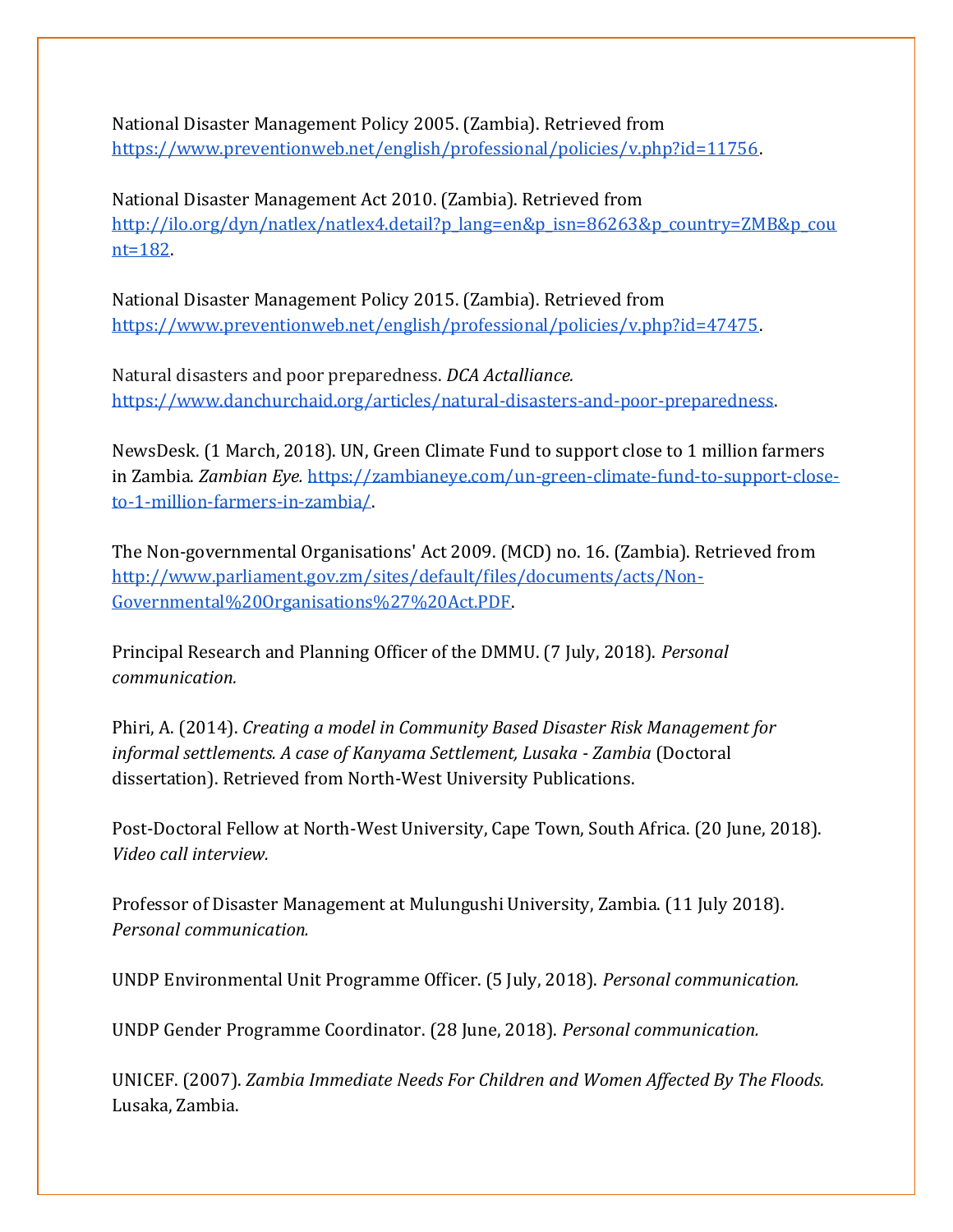United Nations. (2015). *Sendai Framework for Disaster Risk Reduction 2015 - 2030.* Sendai, Japan.

The United Nations Office for Disaster Risk Reduction (UNISDR). (2015). *Women's Leadership in Risk-Resilient Development: Good Practices and Lessons Learned.* Bangkok, Thailand.

Van Niekerk, D & Wisner, B. (January 2014). Integrating disaster risk management and development planning: Experiences from Africa. *Research Gate.* Retrieved from [https://www.researchgate.net/publication/264863983.](https://www.researchgate.net/publication/264863983)

Whiting, A. (19 January 2018). Climate insurance scheme targets women farmers in Africa, Asia. *Reuters.* [https://www.reuters.com/article/us-insurance-farming-women/climate](https://www.reuters.com/article/us-insurance-farming-women/climate-insurance-scheme-targets-women-farmers-in-africa-asia-idUSKBN1F810V)[insurance-scheme-targets-women-farmers-in-africa-asia-idUSKBN1F810V.](https://www.reuters.com/article/us-insurance-farming-women/climate-insurance-scheme-targets-women-farmers-in-africa-asia-idUSKBN1F810V)

Zambia: Floods - Jan 2013. *ReliefWeb*[. https://reliefweb.int/disaster/fl-2013-000023-zmb.](https://reliefweb.int/disaster/fl-2013-000023-zmb)

(2018, January 21). Customs, Law and Women's Land Rights in Zambia. *The Rainbow Newspaper.* [http://rainbownewszambia.com/2018/01/21/customs-law-and-womens](http://www.zm.undp.org/content/zambia/en/home/ourwork/environmentandenergy/in_depth.html)[land-rights-in-zambia/.](http://www.zm.undp.org/content/zambia/en/home/ourwork/environmentandenergy/in_depth.html)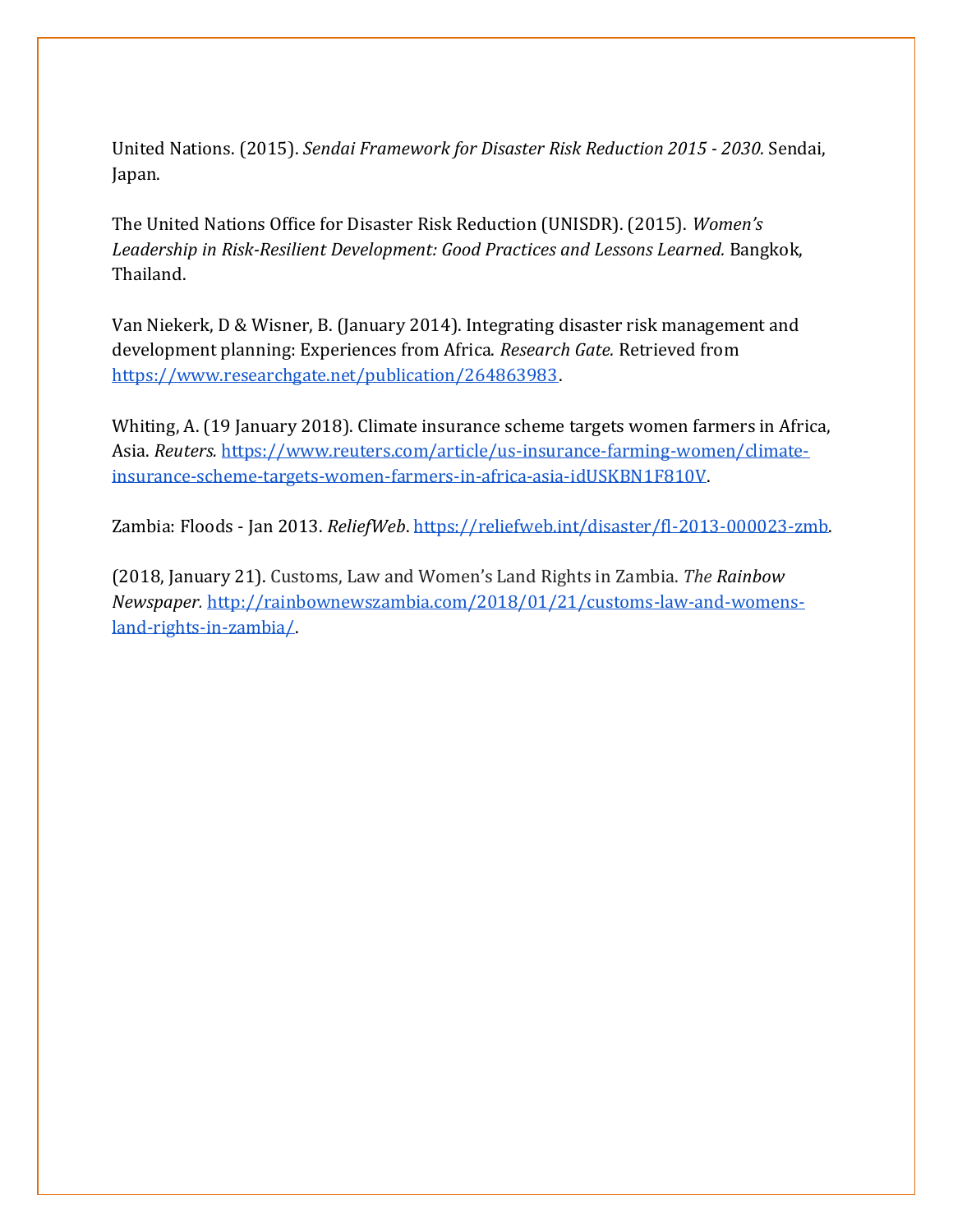# **APPENDIX**

### **Appendix A:** Timeline of Disaster Management in Zambia

### *1991/1992 Major drought in southern African region*

An ad hoc committee formed by the ministries of Health, Agriculture, Energy & Water Development and Community Development managed drought response.

# *1994 Yokohama Disaster Reduction Conference*

The first major global conference for disaster reduction was held in Yokohama, Japan resulting in the Yokohama Strategy: For a Safer World (1994-2004).

# *1994 Formation of the Disaster Management and Mitigation Unit (DMMU)*

The Disaster Management and Mitigation Unit (DMMU) was created within the Office of the Vice President in 1994 to combat the inefficiencies of the existing fragmented and informal disaster framework. The DMMU was charged with facilitation and coordination of disaster management policies and activities.

# *1995/1996 Major drought in southern African region*

*2002/2002 Alternating drought and floods led to low crop production* 

### *The Decentralisation Policy 2002*

Upon its enactment, the policy aimed to give more power to local governments in an effort "...[t]owards empowering the people" and encourage more civil participation (Decent. Pol 2002).

*2003 Floods displace over 10,000 people, drown livestock and destroy acres of farmland*

# *2005 World Disaster Reduction Conference in Kobe, Japan*

The Hyogo Framework of Action (HFA) was globally adopted with a key paradigm shift from a reactive disaster management approach to a proactive disaster risk reduction approach focused on disaster preparedness, risk management, and disaster resilience of communities. HFA outlined five priorities for action: (1) make disaster risk reduction a priority; (2) know the risks and take action; (3) build understanding and awareness; (4) reduce risk and; (5) be prepared and ready to act.

### *National Disaster Management Policy of 2005*

NDMP's original aim was to establish a national framework that is designed for disaster preparedness and management. Its responsibilities included: identifying potential high risk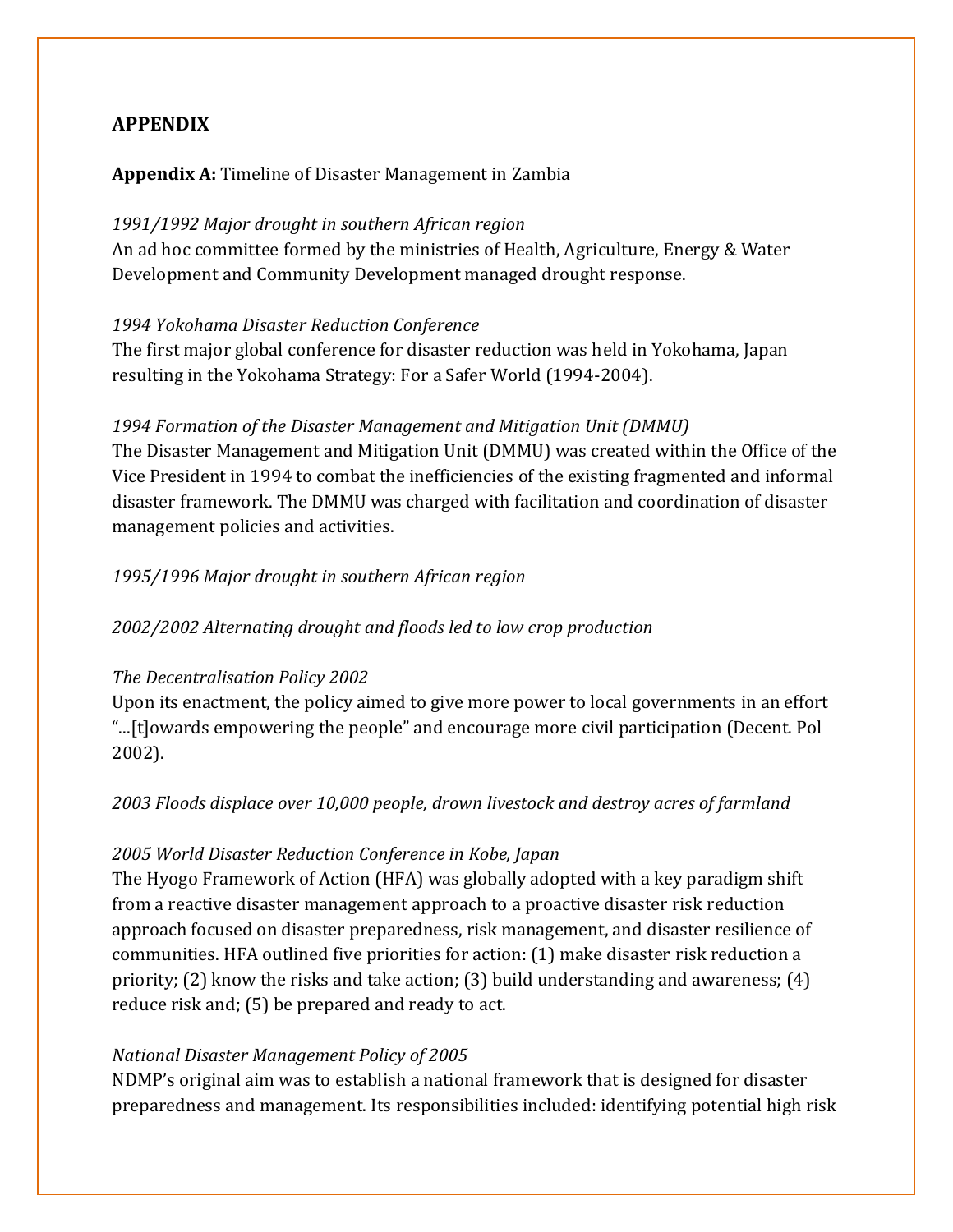disaster situations, promoting environmental development and sustainability, and sending aid to communities who were struck by disasters.

*2006/2007 Early drought followed by intense rainfall submerges health posts, latrines, water sources, schools, roads and bridges, affecting a minimum of 140,000 people* 

*2009 Zambezi River floods to its highest levels since 1969, destroying the road linking Zambia and Zimbabwe in the Shang'ombo District*

### *The NGO Act 2009*

The act allows the government to monitor the activity of NGOs that work in Zambia. In order to do work in Zambia, the NGO has to have approval from the NGO Registration Board. Once recognized by the Board, NGOs must submit annual reports of their projects and budgets, and must notify the Board of any changes to their reports.

### *National Disaster Management Act No. 13 of 2010*

Written as a revision to the National Disaster Management Policy of 2005, the National Disaster Management Act No. 13 of 2010 addressed three major weaknesses. First, the 2010 revision included the paradigm shift of HFA from disaster management to disaster risk reduction. Additionally, the 2005 policy did not acknowledge climate change and issues of decentralisation.

*2013 Floods force people to relocate to temporary camps*

*2014 Floods in the Southern Province leave 20,000 people homeless*

*2014 Floods destroy the Mtenguleni-Madzimawe Road and the Mwekera, Lunsemfwa, and Mkushi Rivers overflow* 

*2015 Third UN World Conference on Disaster Risk Reduction in Sendai City, Japan*  The Sendai Framework for Disaster Risk Reduction (SFDRR) 2015-2030 is the successor to the HFA and has been voluntarily adopted by UN Member States. The framework includes four priorities for action: (1) understanding disaster risk; (2) strengthening disaster risk governance to manage disaster risk; (3) investing in disaster risk reduction for resilience and; (4) enhancing disaster preparedness for effective response and to "Build Back Better" in recovery, rehabilitation and reconstruction.

*2015/2016 Drought conditions affect maize, wheat and sugarcane harvests, driving up the food prices of staple foods*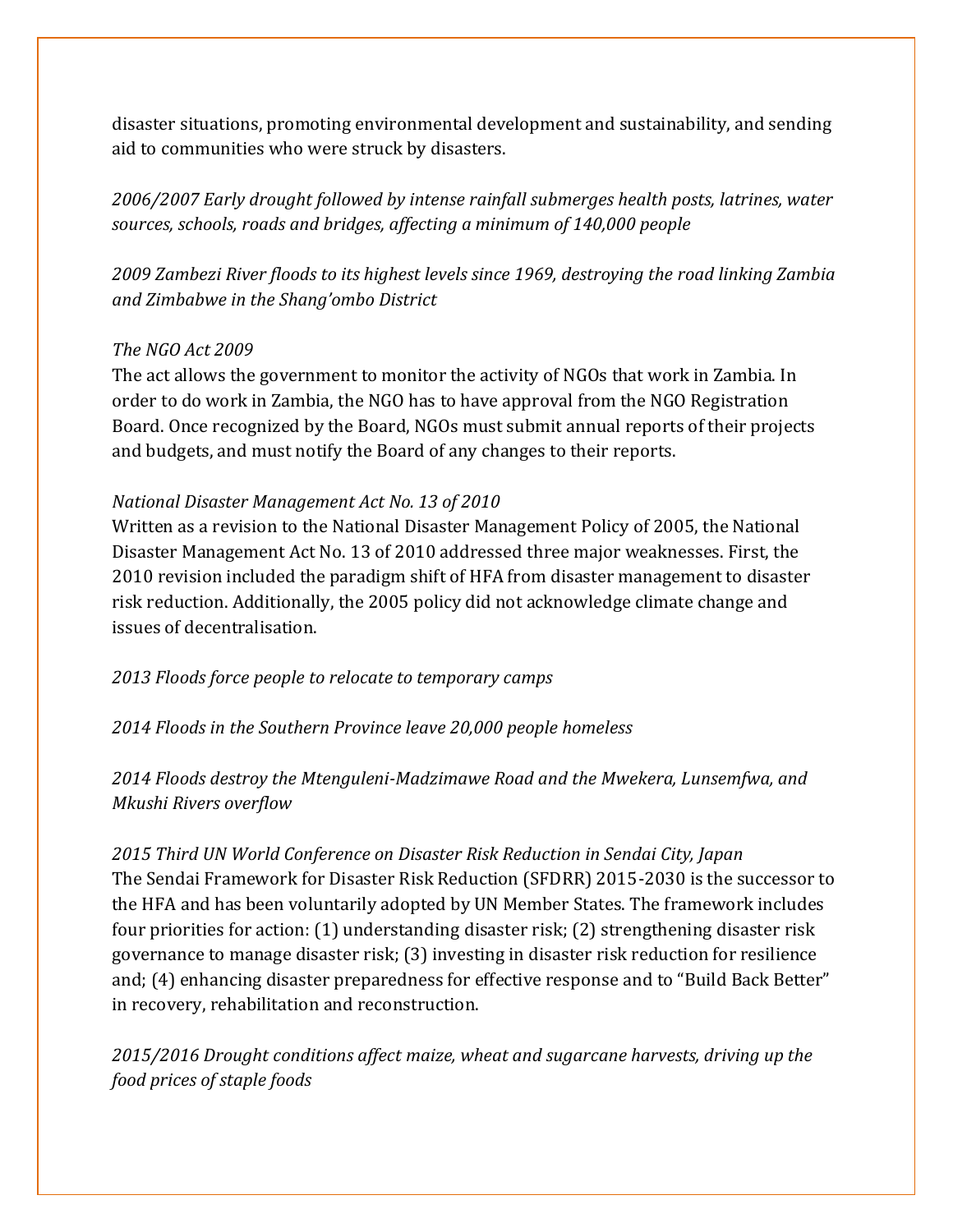### *National Disaster Management Policy of 2015-2020*

The revised policy supports measured aimed at the creation of development-based construction, reconstruction, rehabilitation, expansion, and maintenance of essential infrastructure to withstand natural disasters. These disasters are known to impact food and water security, health and sustainable livelihoods of rural, peri-urban, and urban communities.

### *National Policy on Climate Change 2016*

NPCC's aim is to "..establish a coordinated national response to climate change"(NPCC 9). Its creation is a direct reaction to the more fragmented efforts towards reducing the effects of climate change in Zambia that were unsustainable.

*2018 Drought withers maize crops; flash floods follow and contribute to major cholera outbreak*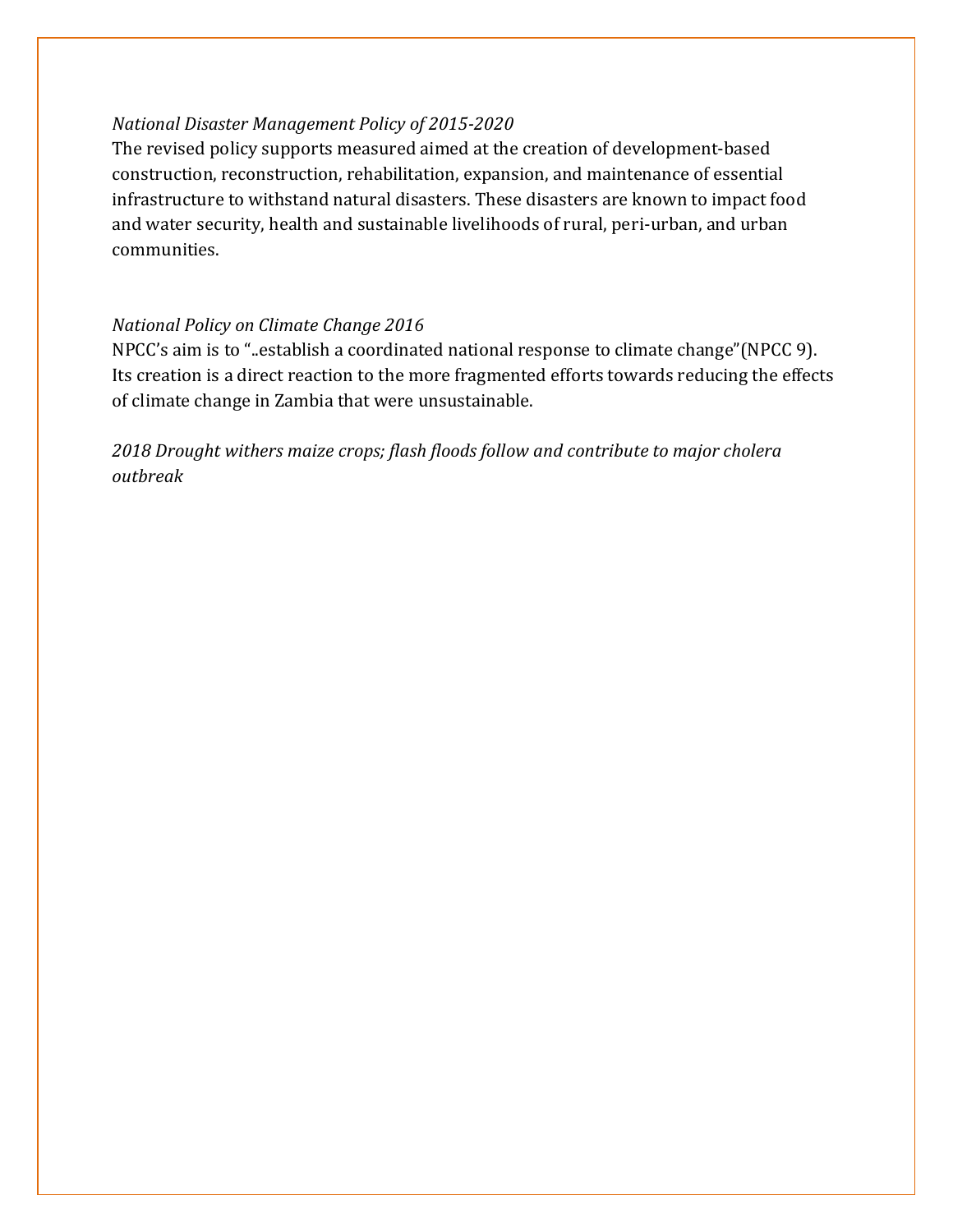**Appendix B:** Diagram of the Conceptualization of Disaster Risk



This diagram is meant to conceptualize how events, whether they be natural, weather related events or manmade events, become defined as disasters. There are certain hazards that are associated with every environment, whether they be social, economic, political, cultural, or physical. On an everyday basis, communities have to deal with such hazards, but most often, communities have built up a capacity to deal with them. When a disaster occurs, there is a certain level of capacity, whether that be the resources available, the infrastructure in place, the abilities of the personnel, or knowledge that help the community withstand the event.

*However, in a disaster situation:*



An event becomes defined as a disaster when the capacity needed to deal with the event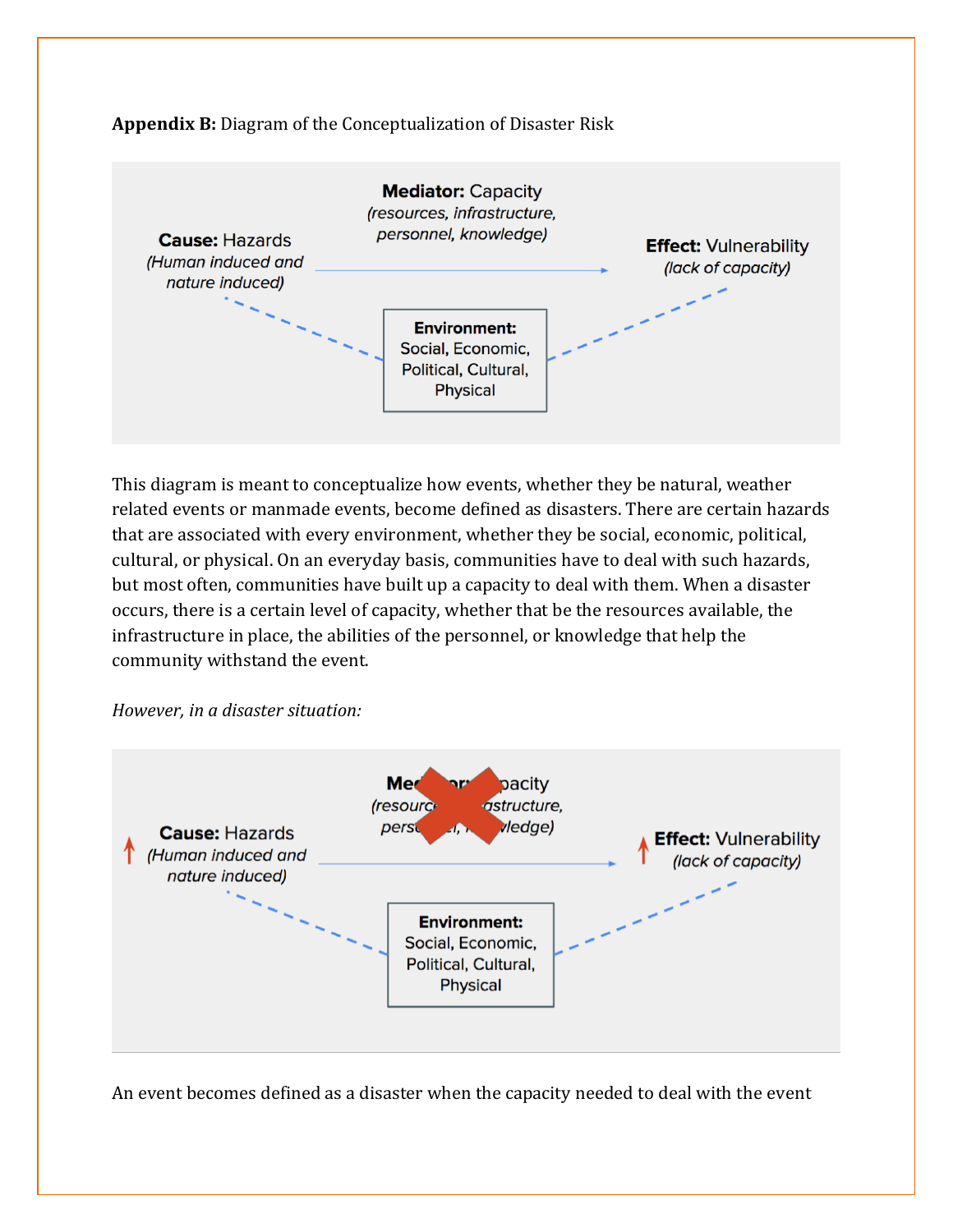exceeds the capacity of the community. When this happens, the community becomes more vulnerable and susceptible to the everyday hazards, which become exacerbated during the event. It is important that women are at the forefront of this capacity building because they face the most hazards everyday, given that they interact the most with water and food sources that can become contaminated or scarce due to the disaster.